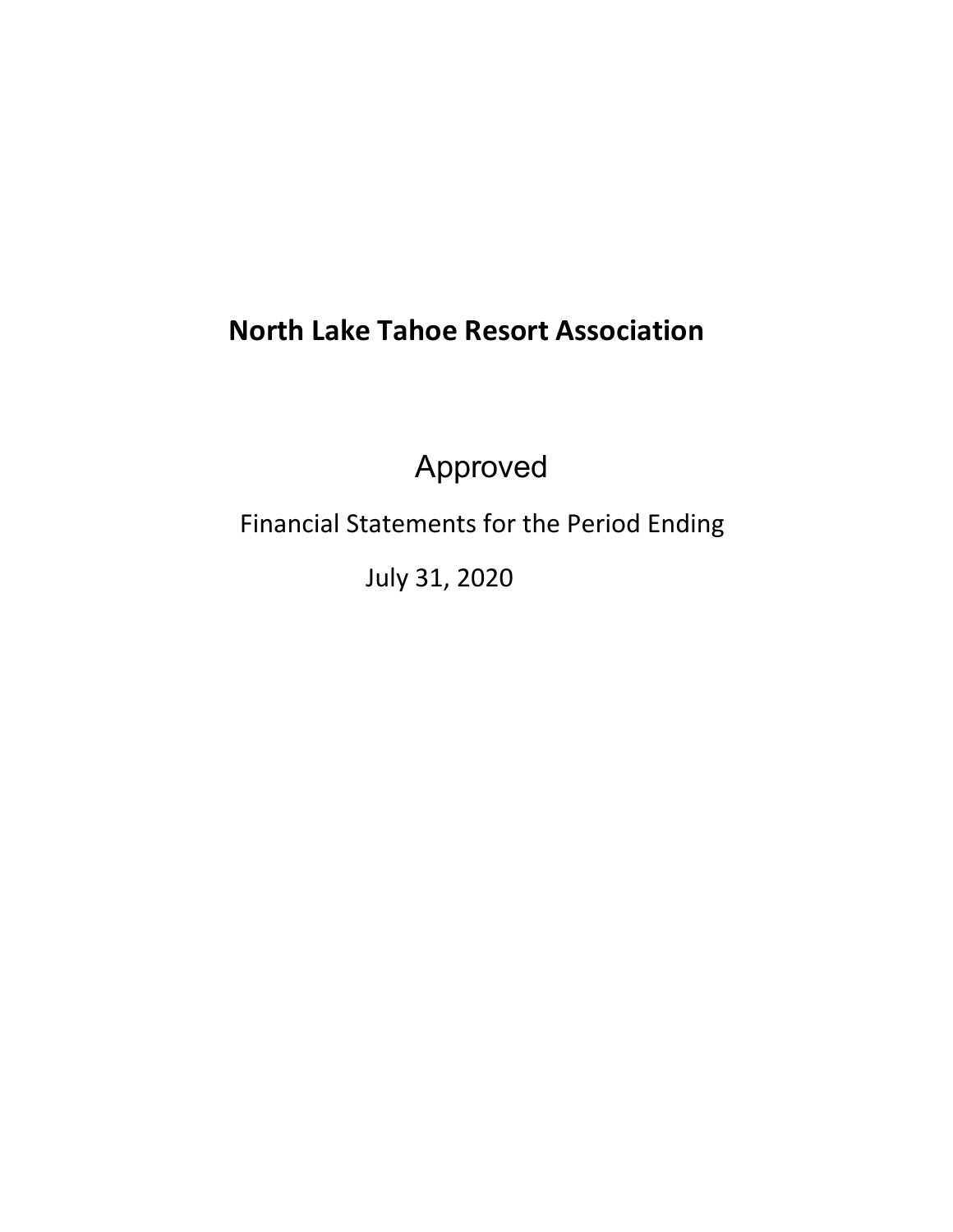**North Lake Tahoe Resort Association Balance Sheet**

 **As of July 31, 2020**

|                                           | Jul 31, 20 | Jul 31, 19 | \$ Change | % Change  | Jun 30, 20 |
|-------------------------------------------|------------|------------|-----------|-----------|------------|
| <b>ASSETS</b>                             |            |            |           |           |            |
| <b>Current Assets</b>                     |            |            |           |           |            |
| <b>Checking/Savings</b>                   |            |            |           |           |            |
| 1001-00 Petty Cash                        | 158        | 400        | (242)     | (61%)     | 158        |
| 1003-00 Cash - Operations BOTW #6712      | 854,330    | 806,292    | 48,038    | 6%        | 565,602    |
| 1007-00 Cash - Payroll BOTW #7421         | 1,916      | 42,282     | (40, 366) | (95%)     | 3,200      |
| 1008-00 · Marketing Reserve - Plumas      | 50,317     | 50,250     | 67        | 0%        | 50,313     |
| 1009-00 Cash Flow Reserve - Plumas        | 100,852    | 100,667    | 185       | 0%        | 100,839    |
| 1071-00 · Payroll Reserves BOTW #8163     | 29,582     | 29,582     | 0         | 0%        | 29,582     |
| 1080-00 · Special Events BOTW #1626       | 83,308     | 135,201    | (51, 893) | (38%)     | 86,322     |
| 10950 Cash in Drawer                      | 307        | 392        | (85)      | (22%)     | 139        |
| <b>Total Checking/Savings</b>             | 1,120,770  | 1,165,066  | (44, 296) | (4% )     | 836,155    |
| <b>Accounts Receivable</b>                |            |            |           |           |            |
| 1200-00 Quickbooks Accounts Receivable    | 0          | 21,201     | (21, 201) | $(100\%)$ | 1,000      |
| $1290-00$ $\cdot$ A/R - TOT               | 493,471    | 395,581    | 97,890    | 25%       | 260,717    |
| <b>Total Accounts Receivable</b>          | 493,471    | 416,782    | 76,689    | 18%       | 261,717    |
| <b>Other Current Assets</b>               |            |            |           |           |            |
| 1200-99 AR Other                          | 6,100      | 30         | 6,070     | 20,233%   | 7,129      |
| 1201-00 Member Accounts Receivable        |            |            |           |           |            |
| 1201-01 Member AR - Member Dues           | 79,770     | 13,959     | 65,811    | 471%      | 35,696     |
| 1201-03 Member AR - Other                 | 1,040      | 2,296      | (1,256)   | (55%)     | 1,040      |
| Total 1201-00 Member Accounts Receivable  | 80,810     | 16,255     | 64,555    | 397%      | 36,736     |
| 1201-02 · Allowance for Doubtful Accounts | (24, 987)  | (2,775)    | (22, 212) | $(800\%)$ | (24, 987)  |
| 12100 · Inventory Asset                   |            |            |           |           |            |
| 1210-01 Inventory - Other                 | 0          | 0          | 0         | 0%        | 10,371     |
| 25300 Gift Cards Outstanding              | 18         | 15         | 3         | 20%       | 18         |
| 12100 · Inventory Asset - Other           | 41,152     | 24,972     | 16,180    | 65%       | 81,762     |
| Total 12100 · Inventory Asset             | 41,170     | 24,987     | 16,183    | 65%       | 92,151     |
| 1299 · Receivable from NLTMC              | 0          | 5,661      | (5,661)   | $(100\%)$ | 0          |
| 1490-00 · Security Deposits               | 1,150      | 1,250      | (100)     | (8%)      | 1,150      |
| <b>Total Other Current Assets</b>         | 104,243    | 45,408     | 58,835    | 130%      | 112,179    |
| <b>Total Current Assets</b>               | 1,718,484  | 1,627,256  | 91,228    | 6%        | 1,210,051  |
| <b>Fixed Assets</b>                       |            |            |           |           |            |
| 1700-00 Furniture & Fixtures              | 45,289     | 45,289     | 0         | 0%        | 45,289     |
| 1701-00 Accum. Depr. - Furn & Fix         | (45, 289)  | (45, 289)  | 0         | 0%        | (45, 289)  |
| 1740-00 Computer Equipment                | 4,270      | 4,270      | 0         | 0%        | 4,270      |
| 1741-00 · Accum. Depr. - Computer Equip   | (4,270)    | (4,269)    | (1)       | (0%)      | (4,270)    |
| 1750-00 · Computer Software               | 20,493     | 20,493     | 0         | 0%        | 20,493     |
| 1751-00 Accum. Amort. - Software          | (20, 493)  | (19,203)   | (1,290)   | (7%)      | (20, 493)  |
| 1770-00 · Leasehold Improvements          | 24,284     | 24,284     | 0         | 0%        | 24,284     |
| 1771-00 · Accum. Amort - Leasehold Impr   | (24, 284)  | (24, 284)  | 0         | 0%        | (24, 284)  |
| <b>Total Fixed Assets</b>                 | 0          | 1,291      | (1, 291)  | $(100\%)$ | 0          |
| <b>Other Assets</b>                       |            |            |           |           |            |
| 1400-00 Prepaid Expenses                  |            |            |           |           |            |
| 1410-00 · Prepaid Insurance               | 16,468     | 14,833     | 1,635     | 11%       | 16,326     |
|                                           |            |            |           |           |            |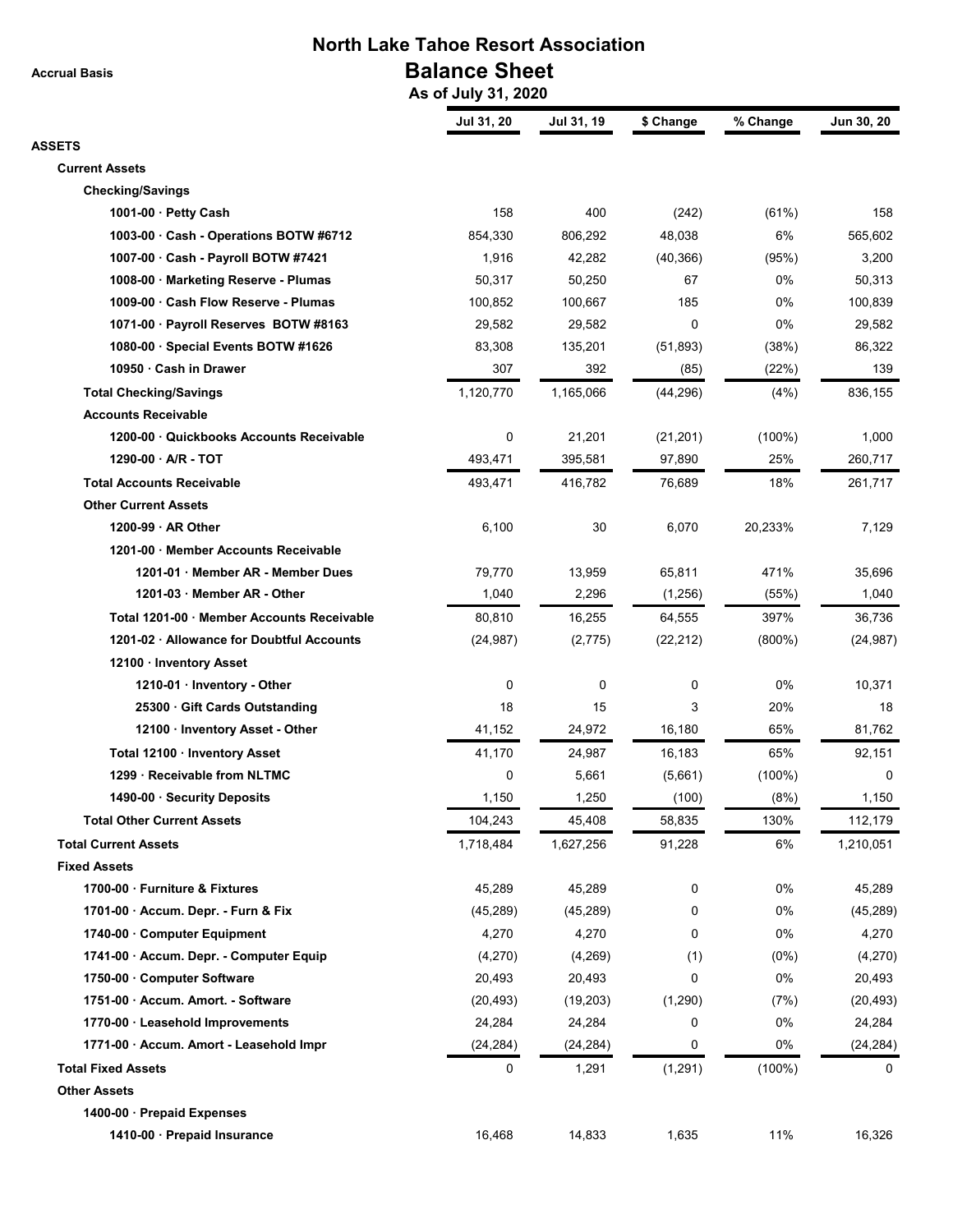# **North Lake Tahoe Resort Association Balance Sheet**

 **As of July 31, 2020**

|                                               | Jul 31, 20 | Jul 31, 19 | \$ Change  | % Change  | Jun 30, 20 |
|-----------------------------------------------|------------|------------|------------|-----------|------------|
| 1430-00 · Prepaid 1st Class Postage           | 100        | 100        | 0          | 0%        | 100        |
| 1400-00 · Prepaid Expenses - Other            | 10,669     | 4,756      | 5,913      | 124%      | 8,751      |
| Total 1400-00 · Prepaid Expenses              | 27,237     | 19,689     | 7,548      | 38%       | 25,177     |
| <b>Total Other Assets</b>                     | 27,237     | 19,689     | 7,548      | 38%       | 25,177     |
| <b>TOTAL ASSETS</b>                           | 1,745,721  | 1,648,236  | 97,485     | 6%        | 1,235,228  |
| <b>LIABILITIES &amp; EQUITY</b>               |            |            |            |           |            |
| <b>Liabilities</b>                            |            |            |            |           |            |
| <b>Current Liabilities</b>                    |            |            |            |           |            |
| <b>Accounts Payable</b>                       |            |            |            |           |            |
| 2000-00 · Accounts Payable                    | 57,619     | 516,031    | (458, 412) | (89%)     | 26,683     |
| <b>Total Accounts Payable</b>                 | 57,619     | 516,031    | (458, 412) | (89%)     | 26,683     |
| <b>Other Current Liabilities</b>              |            |            |            |           |            |
| 21000 · Salaries/Wages/Payroll Liabilit       |            |            |            |           |            |
| 2100-00 · Salaries / Wages Payable            | 10,906     | 26,370     | (15, 464)  | (59%)     | 25,293     |
| 2101-00 · Incentive Payable                   | 95,765     | 63,651     | 32,114     | 50%       | 88,565     |
| 2102-00 Commissions Payable                   | 3,506      | 9,008      | (5,502)    | (61%)     | 3,506      |
| 2120-00 · Empl. Federal Tax Payable           | 4,658      | 11,473     | (6, 815)   | (59%)     | 10,829     |
| 2175-00 · 401 (k) Plan                        | 1,913      | 5,379      | (3, 466)   | (64%)     | 4,340      |
| 2180-00 Estimated PTO Liability               | 54,845     | 52,993     | 1,852      | 3%        | 54,845     |
| Total 21000 · Salaries/Wages/Payroll Liabilit | 171,593    | 168,874    | 2,719      | 2%        | 187,378    |
| 2190-00 Sales and Use Tax Payable             |            |            |            |           |            |
| 2195-00 · Use Tax Payable                     | 0          | 1,331      | (1, 331)   | $(100\%)$ | 0          |
| 25500 · *Sales Tax Payable                    | 887        | 3,349      | (2, 462)   | (74%)     | 1,374      |
| Total 2190-00 · Sales and Use Tax Payable     | 887        | 4,680      | (3,793)    | (81%)     | 1,374      |
| 2250-00 · Accrued Expenses                    | 23,007     | 48,146     | (25, 139)  | (52%)     | 76,222     |
| 2300-00 · Marketing Cooperative Liabili       | 0          | 0          | 0          | 0%        | 6,073      |
| 2400-60 Deferred Revenue- Member Dues         | 64,576     | 63,325     | 1,251      | 2%        | 28,890     |
| 2500-00 Deferred Revenue - TMBC               | 1,290      | 840        | 450        | 54%       | 1,290      |
| 2700-00 · Deferred Rev. County                | 525,305    | 350,305    | 175,000    | 50%       | 0          |
| 2900-00 · Due To/From County of Placer        | 437,803    | 19,871     | 417,932    | 2,103%    | 437,803    |
| <b>Total Other Current Liabilities</b>        | 1,224,461  | 656,041    | 568,420    | 87%       | 739,030    |
| <b>Total Current Liabilities</b>              | 1,282,080  | 1,172,072  | 110,008    | 9%        | 765,713    |
| <b>Total Liabilities</b>                      | 1,282,080  | 1,172,072  | 110,008    | 9%        | 765,713    |
| <b>Equity</b>                                 |            |            |            |           |            |
| 32000 Unrestricted Net Assets                 | (5, 341)   | (17,007)   | 11,666     | 69%       | (17,007)   |
| 3300-11 Designated Marketing Reserve          | 324,590    | 308,202    | 16,388     | 5%        | 324,590    |
| 3301 Cash Flow Reserve                        | 100,248    | 100,248    | 0          | 0%        | 100,248    |
| 3302 · Marketing Cash Reserve                 | 50,018     | 50,018     | 0          | 0%        | 50,018     |
| <b>Net Income</b>                             | (5, 873)   | 34,701     | (40, 574)  | (117%)    | 11,665     |
| <b>Total Equity</b>                           | 463,642    | 476,162    | (12, 520)  | (3%)      | 469,514    |
| <b>TOTAL LIABILITIES &amp; EQUITY</b>         | 1,745,722  | 1,648,234  | 97,488     | 6%        | 1,235,227  |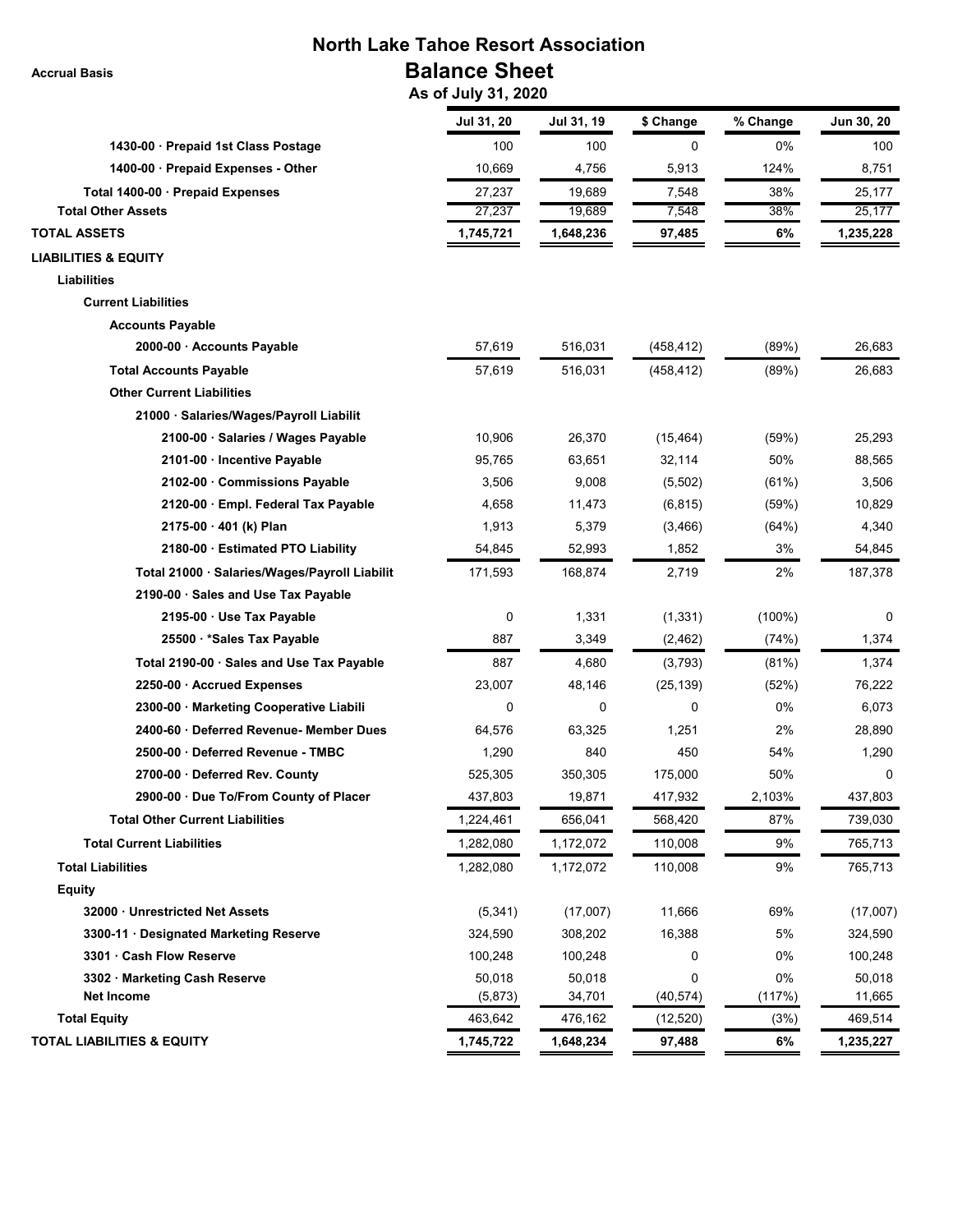# **North Lake Tahoe Resort Association A/R Aging Summary As of July 31, 2020**

|                         | Current    | 1 - 30 | $31 - 60$  | $61 - 90$ | > 90 | <b>TOTAL</b> |
|-------------------------|------------|--------|------------|-----------|------|--------------|
| <b>County of Placer</b> | 232.754.03 | 0.00   | 260.717.34 | 0.00      | 0.00 | 493.471.37   |
| TOTAL                   | 232.754.03 | 0.00   | 260.717.34 | 0.00      | 0.00 | 493.471.37   |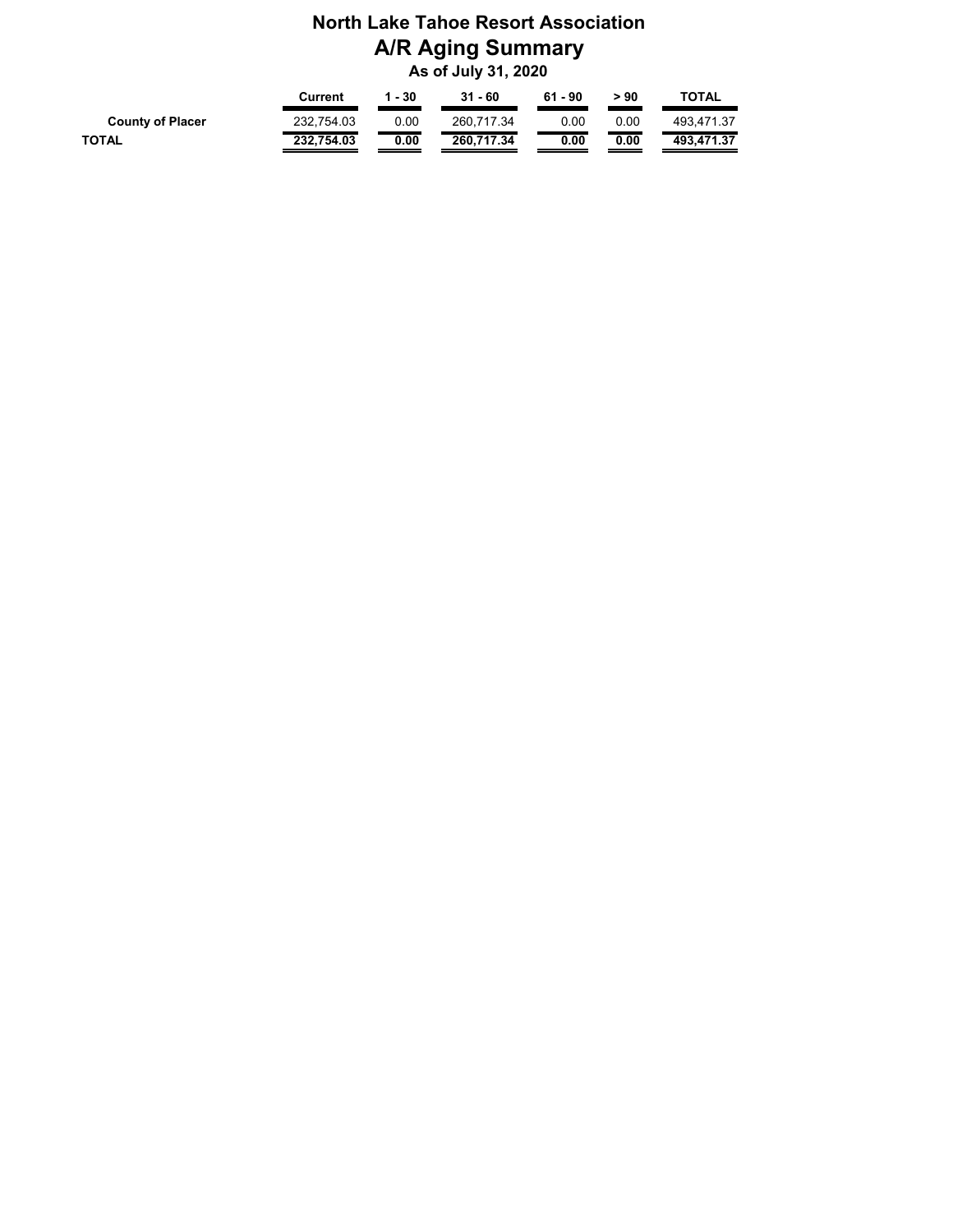# **North Lake Tahoe Resort Association A/P Aging Summary As of July 31, 2020**

|                                         | <b>Current</b> | $1 - 30$  | $31 - 60$ | $61 - 90$ | > 90  | <b>TOTAL</b> |
|-----------------------------------------|----------------|-----------|-----------|-----------|-------|--------------|
| <b>ADP</b>                              | 90.51          | 0.00      | 0.00      | 0.00      | 0.00  | 90.51        |
| Anne-Karin Atwood*                      | 39.00          | 0.00      | 0.00      | 0.00      | 0.00  | 39.00        |
| <b>Annie's Cleaning Service</b>         | 600.00         | 0.00      | 0.00      | 0.00      | 0.00  | 600.00       |
| <b>AT &amp; T*</b>                      | 535.75         | 295.66    | 0.00      | 0.00      | 0.00  | 831.41       |
| <b>Cintas Corporation #623</b>          | 0.00           | 427.15    | 0.00      | 0.00      | 0.00  | 427.15       |
| County Of Placer*                       | 4.00           | 0.00      | 0.00      | 0.00      | 0.00  | 4.00         |
| <b>Ernest M Brassard</b>                | 202.50         | 0.00      | 0.00      | 0.00      | 0.00  | 202.50       |
| <b>Google LLC</b>                       | 162.00         | 0.00      | 0.00      | 0.00      | 0.00  | 162.00       |
| <b>Ideal Wild</b>                       | 0.00           | 43,400.00 | 0.00      | 0.00      | 0.00  | 43,400.00    |
| <b>InBloom Marketing</b>                | 115.00         | 0.00      | 0.00      | 0.00      | 0.00  | 115.00       |
| <b>InfiniSource Benefits</b>            | 70.00          | 0.00      | 0.00      | 0.00      | 0.00  | 70.00        |
| <b>Jeffrey Hentz</b>                    | 139.15         | 0.00      | 0.00      | 0.00      | 0.00  | 139.15       |
| Kaplowe Studios, LLC.                   | 199.00         | 0.00      | 0.00      | 0.00      | 0.00  | 199.00       |
| <b>Karen Colbert</b>                    | 87.00          | 0.00      | 0.00      | 0.00      | 0.00  | 87.00        |
| <b>Keith Design Group</b>               | 0.00           | 2,925.00  | 0.00      | 0.00      | 0.00  | 2,925.00     |
| <b>Kym Fabel</b>                        | 58.65          | 0.00      | 0.00      | 0.00      | 0.00  | 58.65        |
| <b>Liberty Utilities*</b>               | 0.00           | 463.97    | 0.00      | 0.00      | 0.00  | 463.97       |
| <b>Liz Bowling</b>                      | 81.19          | 0.00      | 0.00      | 0.00      | 0.00  | 81.19        |
| <b>Maureen Mullican</b>                 | 37.50          | 0.00      | 0.00      | 0.00      | 0.00  | 37.50        |
| <b>North Lake Tahoe Marketing Co-op</b> | 5.115.38       | 0.00      | 0.00      | 0.00      | 0.00  | 5.115.38     |
| <b>Placer County Tax Collector</b>      | 0.00           | 163.86    | 0.00      | 0.00      | 0.00  | 163.86       |
| <b>Porter Simon*</b>                    | 300.00         | 0.00      | 0.00      | 0.00      | 0.00  | 300.00       |
| <b>Sarah Winters</b>                    | 39.00          | 0.00      | 0.00      | 0.00      | 0.00  | 39.00        |
| <b>SDBX Studio, LLC.</b>                | 850.00         | 0.00      | 0.00      | 0.00      | 0.00  | 850.00       |
| Southwest Gas Corporation*              | 11.00          | 0.00      | 0.00      | 0.00      | 0.00  | 11.00        |
| Swigard's True Value Hardware, Inc.*    | 0.00           | 0.00      | 7.50      | 0.00      | 0.00  | 7.50         |
| Tahoe Truckee Sierra Disposal*          | 236.67         | 0.00      | 0.00      | 0.00      | 0.00  | 236.67       |
| Uline                                   | 324.74         | 0.00      | 0.00      | 0.00      | 0.00  | 324.74       |
| Van Siclen, DeWitt                      | 86.02          | 0.00      | 0.00      | 0.00      | 0.00  | 86.02        |
| <b>Wells Fargo Financial Leasing</b>    | 365.37         | 0.00      | 0.00      | 0.00      | 0.00  | 365.37       |
| Wholesale Resort Accessories, Inc.      | 0.00           | 0.00      | 0.00      | 0.00      | 78.00 | 78.00        |
| <b>YIG Administration</b>               | 108.25         | 0.00      | 0.00      | 0.00      | 0.00  | 108.25       |
| TOTAL                                   | 9,857.68       | 47,675.64 | 7.50      | 0.00      | 78.00 | 57,618.82    |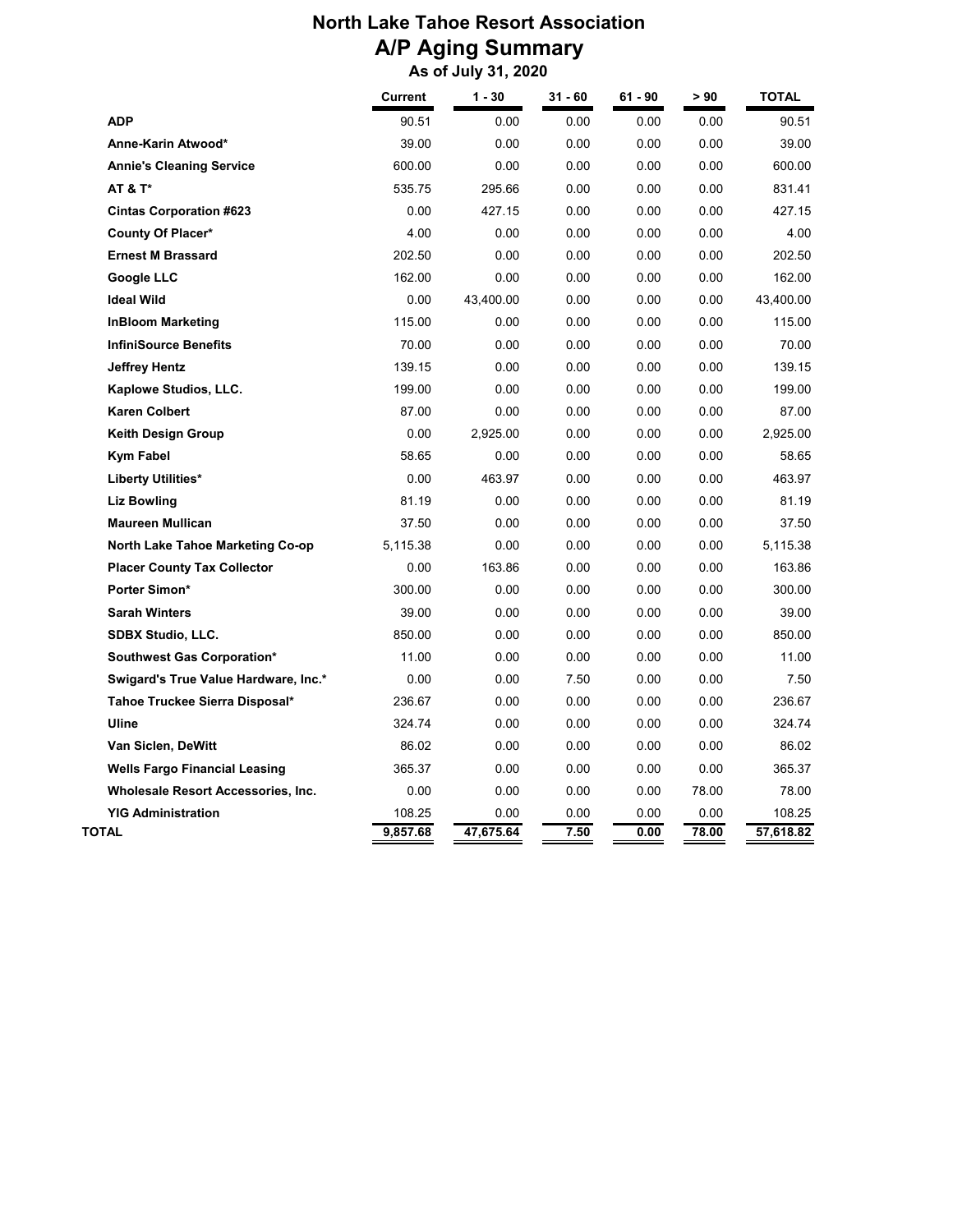| <b>Accrual Basis</b>                                                                                                                                                                                                                                                    |                                                 | <b>All Departments</b>                             |                                                             |                                                 |                                                    |                                                             |                                                             |
|-------------------------------------------------------------------------------------------------------------------------------------------------------------------------------------------------------------------------------------------------------------------------|-------------------------------------------------|----------------------------------------------------|-------------------------------------------------------------|-------------------------------------------------|----------------------------------------------------|-------------------------------------------------------------|-------------------------------------------------------------|
|                                                                                                                                                                                                                                                                         | <b>Jul 20</b>                                   | <b>Budget</b>                                      | \$ Over Budget                                              | <b>Jul 20</b>                                   | <b>YTD Budget</b>                                  | \$ Over Budget                                              | Annual Bud                                                  |
| <b>Ordinary Income/Expense</b>                                                                                                                                                                                                                                          |                                                 |                                                    |                                                             |                                                 |                                                    |                                                             |                                                             |
| Income<br>4050-00 County of Placer TOT Funding<br>4200-00 · Membership Dues Revenue<br>4250-00 · Revenues-Membership Activities<br>4250-01 · Community Awards                                                                                                           | 232,754<br>11,348                               | 238,682<br>10,417                                  | (5,928)<br>931                                              | 232,754<br>11,348                               | 238,682<br>10,417                                  | (5,928)<br>931                                              | 4,043,822<br>125,000                                        |
| 4250-04 · Silent Auction<br>4250-05 · Sponsorships<br>4250-01 · Community Awards - Other                                                                                                                                                                                | 0<br>0<br>0                                     | 0<br>0<br>0                                        | $\mathbf 0$<br>$\mathbf 0$<br>$\mathbf 0$                   | $\Omega$<br>0<br>0                              | 0<br>$\mathbf 0$<br>$\mathbf 0$                    | 0<br>0<br>0                                                 | 19,000<br>19,000<br>20,000                                  |
| Total 4250-01 · Community Awards                                                                                                                                                                                                                                        | $\mathbf 0$                                     | $\mathbf 0$                                        | 0                                                           | $\mathbf 0$                                     | $\mathbf 0$                                        | 0                                                           | 58,000                                                      |
| 4250-02 · Chamber Events<br>4250-03 · Summer/Winter Rec Luncheon<br>4251-00 · Tues AM Breakfast Club                                                                                                                                                                    | $\mathbf 0$<br>0                                | $\mathbf 0$<br>$\mathbf 0$                         | 0<br>$\mathbf 0$                                            | 0<br>0                                          | $\mathsf 0$<br>$\mathbf 0$                         | $\mathbf 0$<br>0                                            | 6,000<br>2,500                                              |
| 4251-01 · Tues AM Breakfast Club Sponsors<br>4251-00 · Tues AM Breakfast Club - Other                                                                                                                                                                                   | 0<br>0                                          | 0<br>0                                             | 0<br>$\mathbf 0$                                            | 0<br>0                                          | 0<br>$\pmb{0}$                                     | 0<br>0                                                      | 2,000<br>4,000                                              |
| Total 4251-00 · Tues AM Breakfast Club                                                                                                                                                                                                                                  | 0                                               | $\mathbf 0$                                        | 0                                                           | 0                                               | 0                                                  | 0                                                           | 6,000                                                       |
| 4250-00 · Revenues-Membership Activities - Other                                                                                                                                                                                                                        | 50                                              | $\mathbf 0$                                        | 50                                                          | 50                                              | 0                                                  | 50                                                          | 0                                                           |
| Total 4250-00 · Revenues-Membership Activities                                                                                                                                                                                                                          | 50                                              | 0                                                  | 50                                                          | 50                                              | $\mathbf 0$                                        | 50                                                          | 72,500                                                      |
| 4253-00 · Revenue- Other<br>46000 · Merchandise Sales<br>4502-00 · Non-Retail VIC income                                                                                                                                                                                | 0<br>672                                        | 0<br>0                                             | 0<br>672                                                    | $\Omega$<br>672                                 | $\Omega$<br>$\mathbf 0$                            | $\mathbf 0$<br>672                                          | 2,500<br>0                                                  |
| 4504-00 · Retail Revenue - Other<br>46000 · Merchandise Sales - Other                                                                                                                                                                                                   | 230<br>11,336                                   | $\mathbf 0$<br>6,000                               | 230<br>5,336                                                | 230<br>11,336                                   | $\mathbf 0$<br>6,000                               | 230<br>5,336                                                | 0<br>85,000                                                 |
| Total 46000 · Merchandise Sales                                                                                                                                                                                                                                         | 12,238                                          | 6,000                                              | 6,238                                                       | 12,238                                          | 6,000                                              | 6,238                                                       | 85,000                                                      |
| <b>Total Income</b>                                                                                                                                                                                                                                                     | 256.390                                         | 255,099                                            | 1,291                                                       | 256.390                                         | 255,099                                            | 1,291                                                       | 4,328,822                                                   |
| <b>Gross Profit</b>                                                                                                                                                                                                                                                     | 256,390                                         | 255,099                                            | 1,291                                                       | 256,390                                         | 255,099                                            | 1,291                                                       | 4,328,822                                                   |
| <b>Expense</b><br>5000-00 · Salaries & Wages<br>5020-00 · P/R - Tax Expense<br>5030-00 · P/R - Health Insurance Expense<br>5040-00 · P/R - Workmans Comp<br>5060-00 $\cdot$ 401 (k)<br>5070-00 · Other Benefits and Expenses<br>5000-00 · Salaries & Wages - Other      | 5,921<br>8,353<br>755<br>2,565<br>175<br>85,493 | 7,049<br>11,750<br>1,128<br>3,308<br>428<br>94,593 | (1, 128)<br>(3, 397)<br>(372)<br>(743)<br>(253)<br>(9, 100) | 5,921<br>8,353<br>755<br>2,565<br>175<br>85,493 | 7,049<br>11,750<br>1,128<br>3,308<br>428<br>94,593 | (1, 128)<br>(3, 397)<br>(372)<br>(743)<br>(253)<br>(9, 100) | 84,586<br>141,000<br>13,532<br>39,700<br>5,135<br>1,135,121 |
|                                                                                                                                                                                                                                                                         | 103,263                                         | 118,256                                            | (14, 994)                                                   | 103,263                                         | 118,256                                            | (14, 994)                                                   | 1,419,074                                                   |
| Total 5000-00 · Salaries & Wages<br>$5100-00 \cdot$ Rent<br>$5110-00 \cdot$ Utilities<br>5140-00 · Repairs & Maintenance<br>5150-00 · Office - Cleaning<br>$5100-00 \cdot$ Rent - Other                                                                                 | 863<br>87<br>600<br>13,330                      | 982<br>888<br>1,058<br>12,648                      | (119)<br>(802)<br>(458)<br>682                              | 863<br>87<br>600<br>13,330                      | 982<br>888<br>1,058<br>12,648                      | (119)<br>(802)<br>(458)<br>682                              | 11,655<br>10,660<br>12,700<br>152,798                       |
| Total 5100-00 · Rent                                                                                                                                                                                                                                                    | 14,880                                          | 15,576                                             | (696)                                                       | 14,880                                          | 15,576                                             | (696)                                                       | 187,813                                                     |
| 5310-00 · Telephone                                                                                                                                                                                                                                                     |                                                 |                                                    |                                                             |                                                 |                                                    |                                                             |                                                             |
| 5320-00 · Telephone                                                                                                                                                                                                                                                     | 2,179                                           | 1,924                                              | 255                                                         | 2,179                                           | 1,924                                              | 255                                                         | 23,088                                                      |
| Total 5310-00 · Telephone                                                                                                                                                                                                                                               | 2,179                                           | 1,924                                              | 255                                                         | 2,179                                           | 1,924                                              | 255                                                         | 23,088                                                      |
| 5420-00 Mail - USPS                                                                                                                                                                                                                                                     | 0                                               | 161                                                | (161)                                                       | 0                                               | 161                                                | (161)                                                       | 2,080                                                       |
| 5510-00 · Insurance/Bonding<br>$5520-00 \cdot$ Supplies<br>5525-00 · Supplies- Computer <\$1000                                                                                                                                                                         | 269<br>131                                      | 1,692<br>287                                       | (1, 423)<br>(155)                                           | 269<br>131                                      | 1,692<br>287                                       | (1, 423)<br>(155)                                           | 20,300<br>3,440                                             |
| 5520-00 · Supplies - Other                                                                                                                                                                                                                                              | 889                                             | 7,598                                              | (6, 709)                                                    | 889                                             | 7,598                                              | (6,709)                                                     | 91,174                                                      |
| Total 5520-00 · Supplies                                                                                                                                                                                                                                                | 1,020                                           | 7,885                                              | (6, 864)                                                    | 1,020                                           | 7,885                                              | (6, 864)                                                    | 94,614                                                      |
| 5700-00 · Equipment Support & Maintenance<br>5710-00 · Taxes, Licenses & Fees<br>5740-00 · Equipment Rental/Leasing<br>5800-00 · Training Seminars<br>5850-00 · Artist of Month - Commissions<br>5900-00 · Professional Fees<br>5910-00 · Professional Fees - Attorneys | 2,379<br>1,146<br>365<br>0<br>240<br>300        | 2,267<br>1,025<br>969<br>1,667<br>250<br>750       | 112<br>121<br>(604)<br>(1,667)<br>(10)<br>(450)             | 2,379<br>1,146<br>365<br>0<br>240<br>300        | 2,267<br>1,025<br>969<br>1,667<br>250<br>750       | 112<br>121<br>(604)<br>(1,667)<br>(10)<br>(450)             | 27,200<br>12,300<br>11,630<br>22,000<br>3,000<br>9,000      |
| 5920-00 · Professional Fees - Accountant<br>5921-00 · Professional Fees - Other                                                                                                                                                                                         | 0<br>0                                          | 0<br>2,750                                         | 0<br>(2,750)                                                | 0<br>0                                          | 0<br>2,750                                         | 0<br>(2,750)                                                | 26,000<br>134,000                                           |
| Total 5900-00 · Professional Fees                                                                                                                                                                                                                                       | 300                                             | 3,500                                              | (3,200)                                                     | 300                                             | 3,500                                              | (3,200)                                                     | 169,000                                                     |
| 5941-00 · Research & Planning<br>$6020-00 \cdot$ Programs                                                                                                                                                                                                               | 0                                               | 1,250                                              | (1,250)                                                     | $\pmb{0}$                                       | 1,250                                              | (1,250)                                                     | 55,000                                                      |
| 6016-00 · Special Event Partnership<br>6018-00 · Business Assoc. Grants                                                                                                                                                                                                 | 0<br>0                                          | 0<br>$\mathbf 0$                                   | 0<br>0                                                      | 0<br>0                                          | $\mathsf 0$<br>0                                   | 0<br>0                                                      | 50,000<br>30,000                                            |
| Total 6020-00 · Programs                                                                                                                                                                                                                                                | 0                                               | 0                                                  | 0                                                           | $\mathbf 0$                                     | $\pmb{0}$                                          | $\mathbf 0$                                                 | 80,000                                                      |
| $6420-00 \cdot$ Events<br>6420-01 · Sponsorships<br>6421-01 · 4th of July Fireworks<br>6421-04 · Broken Arrow Skyrace<br>$6421-06$ · Spartan<br>6421-07 · Tahoe Lacrosse Tournament                                                                                     | $\mathbf 0$<br>0<br>0<br>0                      | 0<br>0<br>0<br>0                                   | 0<br>0<br>0<br>0                                            | 0<br>0<br>0<br>0                                | 0<br>$\pmb{0}$<br>$\pmb{0}$<br>$\pmb{0}$           | 0<br>0<br>0<br>0                                            | 20,000<br>25,400<br>180,900<br>6,000                        |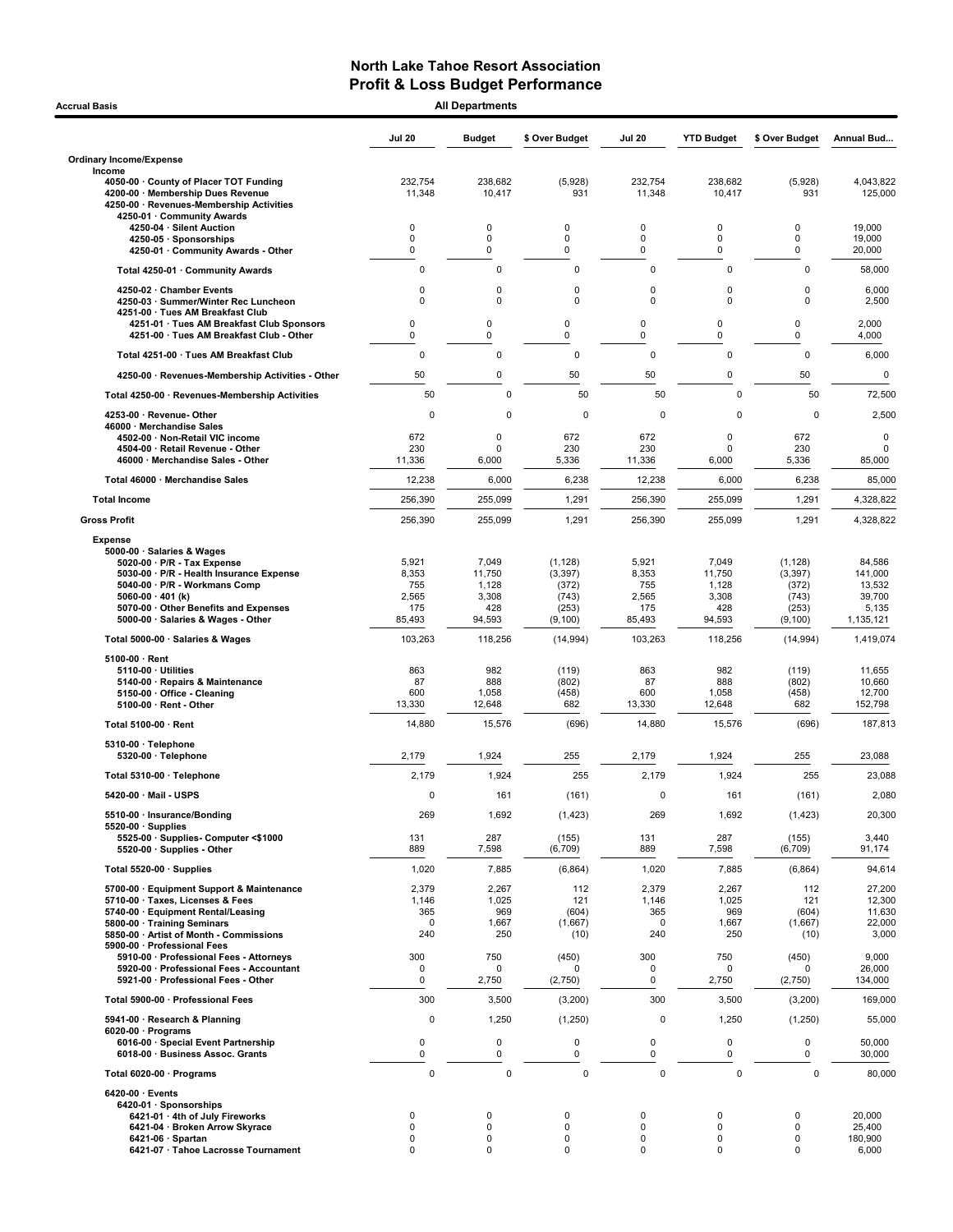Accrual Basis **Accrual Basis All Departments** 

|                                                                                | Jul 20                     | <b>Budget</b> | \$ Over Budget             | <b>Jul 20</b>              | <b>YTD Budget</b>          | \$ Over Budget             | Annual Bud       |
|--------------------------------------------------------------------------------|----------------------------|---------------|----------------------------|----------------------------|----------------------------|----------------------------|------------------|
| 6421-10 · WinterWonderGrass - Tahoe                                            | $\Omega$                   | $\Omega$      | O                          | $\Omega$                   | $\Omega$                   | $\Omega$                   | 24,400           |
| 6421-17 · Enduro                                                               | 0                          | $\mathbf 0$   | $\mathbf 0$                | $\mathbf 0$                | $\mathbf 0$                | 0                          | 31,500           |
| 6421-18 · Sponsorships - Other                                                 | 0                          | $\mathbf 0$   | $\mathbf 0$                | $\mathbf 0$                | $\mathbf 0$                | 0                          | 240,800          |
| Total 6420-01 · Sponsorships                                                   | $\mathbf 0$                | 0             | $\mathbf 0$                | 0                          | $\mathbf 0$                | $\mathbf 0$                | 529,000          |
| 6421-00 · New Event Development<br>6424-00 · Event Operation Expenses          | $\mathbf 0$<br>0           | 0<br>0        | $\mathbf 0$<br>$\mathbf 0$ | $\mathbf 0$<br>$\pmb{0}$   | $\mathbf 0$<br>$\pmb{0}$   | $\mathbf 0$<br>$\pmb{0}$   | 30,000<br>6,000  |
| Total 6420-00 · Events                                                         | $\mathbf 0$                | $\mathbf 0$   | $\mathbf 0$                | $\Omega$                   | $\mathbf 0$                | 0                          | 565,000          |
| 6423-00 · Membership Activities                                                |                            |               |                            |                            |                            |                            |                  |
| 6434-00 Community Awards Dinner                                                | 295                        | 0             | 295                        | 295                        | $\mathbf 0$                | 295                        | 28,000           |
| 6436-00 · Membership - Wnt/Sum Rec Lunch                                       | $\mathbf 0$<br>$\mathbf 0$ | 0<br>0        | $\mathbf 0$<br>$\mathbf 0$ | $\mathbf 0$<br>$\mathbf 0$ | $\mathbf 0$<br>$\mathbf 0$ | $\mathbf 0$<br>$\mathbf 0$ | 1,000            |
| 6437-00 · Tuesday Morning Breakfast Club<br>6442-00 · Public Relations/Website | 569                        | 417           | 152                        | 569                        | 417                        | 152                        | 3,000<br>5,000   |
| 6423-00 · Membership Activities - Other                                        | 915                        | 417           | 498                        | 915                        | 417                        | 498                        | 5,000            |
| Total 6423-00 · Membership Activities                                          | 1,779                      | 833           | 946                        | 1,779                      | 833                        | 946                        | 42,000           |
| 6730-00 · Marketing Cooperative/Media                                          | 79,439                     | 79,439        | 0                          | 79,439                     | 79,439                     | $\pmb{0}$                  | 1,000,000        |
| 6740-00 · Media/Collateral/Production                                          | 0                          | 1,667         | (1,667)                    | 0                          | 1,667                      | (1,667)                    | 20,000           |
| 6742-00 · Non-NLT Co-Op Marketing Program                                      | 399                        | 1,000         | (601)                      | 399                        | 1,000                      | (601)                      | 232,000          |
| 6743-00 · BACC Marketing Programs                                              |                            |               |                            |                            |                            |                            |                  |
| 6743-01 · Shop Local                                                           | $\pmb{0}$                  | 0             | $\mathbf 0$                | 0                          | $\mathbf 0$                | 0                          | 10,000           |
| 6743-03 · Touch Lake Tahoe                                                     | $\pmb{0}$                  | 0             | $\mathbf 0$                | 0                          | $\pmb{0}$                  | $\pmb{0}$                  | 10,000           |
| $6743-04 \cdot$ High Notes<br>6743-05 · Peak Your Adventure                    | $\mathbf 0$<br>$\Omega$    | 0<br>$\Omega$ | 0<br>$\Omega$              | 0<br>$\mathbf 0$           | 0<br>$\Omega$              | $\mathbf 0$<br>$\mathbf 0$ | 10,000<br>10,000 |
| 6743-06 · Regional Reopening                                                   | 0                          | 0             | 0                          | 0                          | $\mathbf 0$                | $\pmb{0}$                  | 40,000           |
| Total 6743-00 · BACC Marketing Programs                                        | $\mathbf 0$                | $\mathbf 0$   | $\mathbf 0$                | $\Omega$                   | $\mathbf 0$                | 0                          | 80,000           |
| 7500-00 · Trade Shows/Travel<br>8100-00 · Cost of Goods Sold                   | $\pmb{0}$                  | 1,250         | (1,250)                    | 0                          | 1,250                      | (1,250)                    | 15,000           |
| 51100 · Freight and Shipping Costs                                             | 379                        | 125           | 254                        | 379                        | 125                        | 254                        | 1,500            |
| 8100-01 · CGS - Other                                                          | 43,102                     | $\Omega$      | 43,102                     | 43,102                     | $\Omega$                   | 43,102                     | $\Omega$         |
| 8100-00 · Cost of Goods Sold - Other                                           | 5,878                      | 2,682         | 3,196                      | 5,878                      | 2,682                      | 3,196                      | 38,000           |
| Total 8100-00 · Cost of Goods Sold                                             | 49,359                     | 2,807         | 46,552                     | 49,359                     | 2,807                      | 46,552                     | 39,500           |
| 8200-00 · Associate Relations                                                  | 163                        | 113           | 51                         | 163                        | 113                        | 51                         | 1,600            |
| 8300-00 · Board Functions                                                      | $\mathbf 0$                | $\mathbf 0$   | $\mathbf 0$                | $\Omega$                   | $\mathbf 0$                | $\mathbf 0$                | 7,000            |
| 8500-00 · Credit Card Fees                                                     | 346                        | 282           | 64                         | 346                        | 282                        | 64                         | 5,850            |
| 8600-00 · Additional Opportunites                                              | 4,000                      | 10,000        | (6,000)                    | 4,000                      | 10.000                     | (6,000)                    | 120,000          |
| 8700-00 · Automobile Expenses                                                  | 365                        | 329           | 36                         | 365                        | 329                        | 36                         | 5,450            |
| 8750-00 · Meals/Meetings<br>8810-00 · Dues & Subscriptions                     | 0<br>390                   | 513<br>1,254  | (513)<br>(864)             | $\mathbf 0$<br>390         | 513<br>1,254               | (513)<br>(864)             | 8,900<br>17,900  |
| 8910-00 · Travel                                                               | 0                          | $\mathbf 0$   | 0                          | $\Omega$                   | $\mathbf 0$                | 0                          | 12,600           |
| <b>Total Expense</b>                                                           | 262,280                    | 255,907       | 6,373                      | 262,280                    | 255,907                    | 6,373                      | 4,299,899        |
| <b>Net Ordinary Income</b>                                                     | (5,890)                    | (808)         | (5,082)                    | (5,890)                    | (808)                      | (5,082)                    | 28,924           |
| Other Income/Expense                                                           |                            |               |                            |                            |                            |                            |                  |
| Other Income                                                                   |                            |               |                            |                            |                            |                            |                  |
| 4700-00 · Revenues- Interest & Investment                                      | 17                         | $\pmb{0}$     | 17                         | 17                         | $\pmb{0}$                  | 17                         | $\mathbf 0$      |
| <b>Total Other Income</b>                                                      | 17                         | $\mathbf 0$   | 17                         | 17                         | $\mathbf 0$                | 17                         | $\mathbf 0$      |
| <b>Other Expense</b><br>8990-00 · Allocated                                    | 0                          | (0)           | 0                          | 0                          | (0)                        | 0                          | 0                |
| <b>Total Other Expense</b>                                                     | $\mathbf 0$                | (0)           | $\mathbf 0$                | $\mathbf 0$                | (0)                        | $\mathbf 0$                | $\mathbf 0$      |
|                                                                                | 17                         | $\mathbf 0$   |                            |                            | $\mathbf 0$                |                            |                  |
| <b>Net Other Income</b>                                                        |                            |               | 17                         | 17                         |                            | 17                         | (0)              |
| Net Income                                                                     | (5, 873)                   | (808)         | (5,065)                    | (5, 873)                   | (808)                      | (5,065)                    | 28,924           |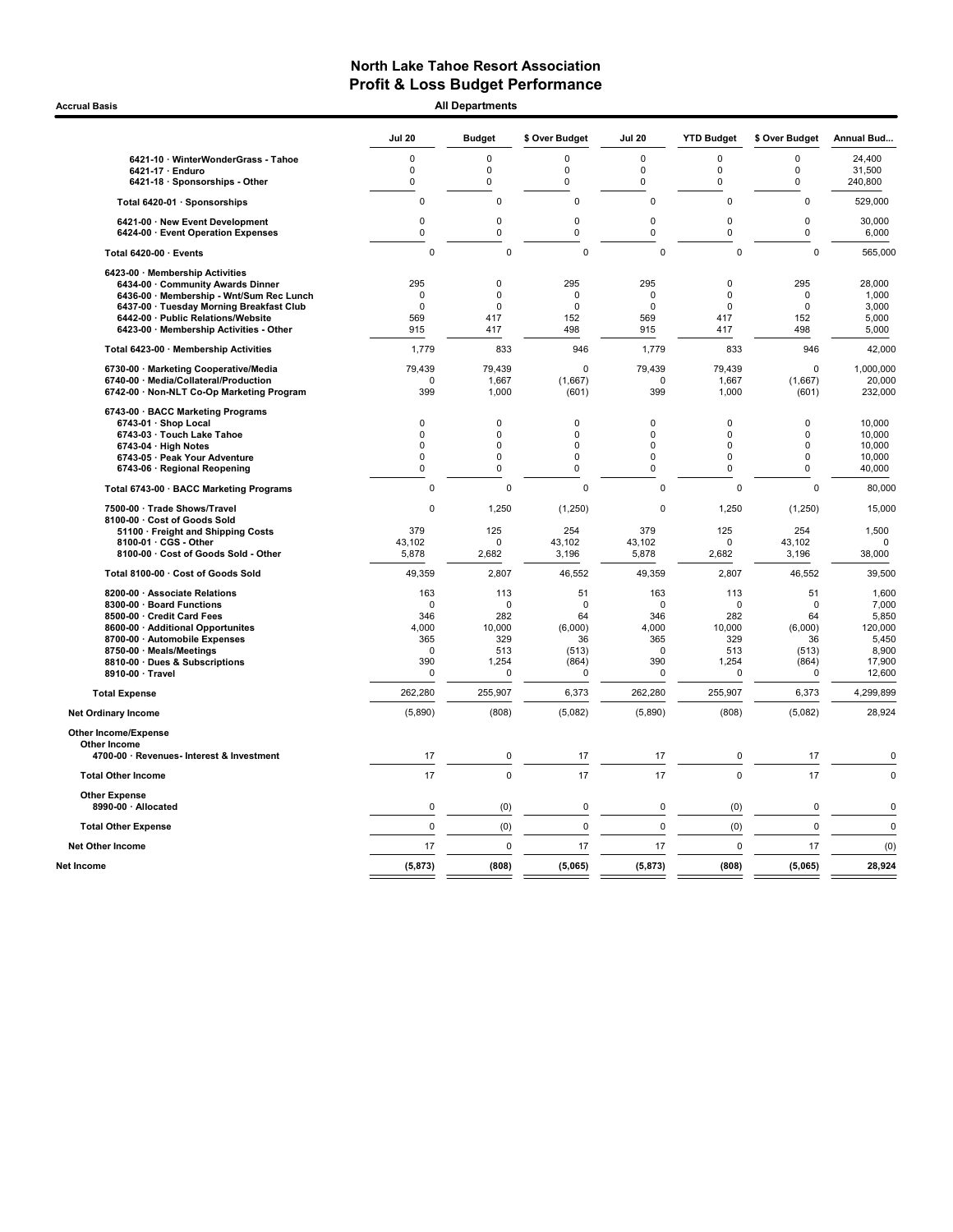# North Lake Tahoe Resort Association **Profit & Loss Prev Year Comparison**<br>July 2020

|                                                                                                                                                                                                                                                                                                                                             | <b>Jul 20</b>                                             | <b>Jul 19</b>                                                 | \$ Change                                                   | % Change                                               |
|---------------------------------------------------------------------------------------------------------------------------------------------------------------------------------------------------------------------------------------------------------------------------------------------------------------------------------------------|-----------------------------------------------------------|---------------------------------------------------------------|-------------------------------------------------------------|--------------------------------------------------------|
| Ordinary Income/Expense                                                                                                                                                                                                                                                                                                                     |                                                           |                                                               |                                                             |                                                        |
| Income<br>4050-00 County of Placer TOT Funding<br>4200-00 · Membership Dues Revenue<br>4250-00 · Revenues-Membership Activities                                                                                                                                                                                                             | 232,754<br>11,348<br>50                                   | 588,077<br>11,069<br>600                                      | -355,323<br>279<br>$-550$                                   | $-60%$<br>3%<br>-92%                                   |
| 4600-00 Commissions<br>4601-00 Commissions - South Shore<br>4600-00 Commissions - Other                                                                                                                                                                                                                                                     | 0<br>$\mathbf 0$                                          | 6,563<br>681                                                  | $-6,563$<br>$-681$                                          | $-100%$<br>$-100%$                                     |
| Total 4600-00 · Commissions                                                                                                                                                                                                                                                                                                                 | $\mathbf 0$                                               | 7,245                                                         | $-7,245$                                                    | $-100%$                                                |
| 46000 · Merchandise Sales<br>4502-00 · Non-Retail VIC income<br>4504-00 · Retail Revenue - Other<br>46000 · Merchandise Sales - Other                                                                                                                                                                                                       | 672<br>230<br>11,336                                      | 20<br>$\Omega$<br>14,354                                      | 652<br>230<br>$-3,018$                                      | 3,260%<br>100%<br>$-21%$                               |
| Total 46000 · Merchandise Sales                                                                                                                                                                                                                                                                                                             | 12,238                                                    | 14,374                                                        | $-2,136$                                                    | $-15%$                                                 |
| <b>Total Income</b>                                                                                                                                                                                                                                                                                                                         | 256,390                                                   | 621,364                                                       | $-364,975$                                                  | -59%                                                   |
| <b>Gross Profit</b>                                                                                                                                                                                                                                                                                                                         | 256,390                                                   | 621,364                                                       | -364,975                                                    | -59%                                                   |
| <b>Expense</b><br>5000-00 · Salaries & Wages<br>5000-01 · In-Market Administration<br>5010-00 · Sales Commissions<br>$5020-00 \cdot P/R$ - Tax Expense<br>5030-00 · P/R - Health Insurance Expense<br>5040-00 · P/R - Workmans Comp<br>$5060-00 \cdot 401$ (k)<br>5070-00 Other Benefits and Expenses<br>5000-00 · Salaries & Wages - Other | 0<br>0<br>5,921<br>8,353<br>755<br>2,565<br>175<br>85,493 | 0<br>1,876<br>5,803<br>7,937<br>447<br>2,752<br>155<br>78,597 | 0<br>$-1,876$<br>118<br>416<br>308<br>$-187$<br>20<br>6,896 | 0%<br>$-100%$<br>2%<br>5%<br>69%<br>$-7%$<br>13%<br>9% |
| Total 5000-00 · Salaries & Wages                                                                                                                                                                                                                                                                                                            | 103,263                                                   | 97,568                                                        | 5,695                                                       | 6%                                                     |
| 5100-00 · Rent<br>5110-00 · Utilities<br>5140-00 · Repairs & Maintenance<br>5150-00 Office - Cleaning<br>5100-00 · Rent - Other                                                                                                                                                                                                             | 863<br>87<br>600<br>13,330                                | 977<br>187<br>550<br>13,058                                   | $-114$<br>$-100$<br>50<br>272                               | $-12%$<br>$-54%$<br>9%<br>2%                           |
| Total 5100-00 · Rent                                                                                                                                                                                                                                                                                                                        | 14,880                                                    | 14,772                                                        | 108                                                         | 1%                                                     |
| $5310-00 \cdot$ Telephone<br>5320-00 · Telephone                                                                                                                                                                                                                                                                                            | 2,179                                                     | 1,809                                                         | 370                                                         | 20%                                                    |
| Total 5310-00 · Telephone                                                                                                                                                                                                                                                                                                                   | 2,179                                                     | 1,809                                                         | 370                                                         | 20%                                                    |
| 5420-00 Mail - USPS                                                                                                                                                                                                                                                                                                                         | 0                                                         | 100                                                           | $-100$                                                      | $-100%$                                                |
| 5510-00 · Insurance/Bonding<br>$5520-00 \cdot$ Supplies<br>5525-00 · Supplies- Computer <\$1000                                                                                                                                                                                                                                             | 269<br>131                                                | 730<br>10                                                     | $-461$<br>121                                               | $-63%$<br>1,215%                                       |
| 5520-00 · Supplies - Other                                                                                                                                                                                                                                                                                                                  | 889                                                       | 1,047                                                         | $-159$                                                      | $-15%$                                                 |
| Total 5520-00 $\cdot$ Supplies<br>5610-00 Depreciation<br>5700-00 · Equipment Support & Maintenance<br>5710-00 · Taxes, Licenses & Fees<br>5740-00 · Equipment Rental/Leasing<br>5850-00 · Artist of Month - Commissions<br>5900-00 · Professional Fees                                                                                     | 1,020<br>$\mathbf 0$<br>2,379<br>1,146<br>365<br>240      | 1,057<br>118<br>0<br>816<br>1,108<br>726                      | $-37$<br>$-118$<br>2,379<br>330<br>$-743$<br>$-486$         | -4%<br>$-100%$<br>100%<br>40%<br>-67%<br>-67%          |
| 5910-00 · Professional Fees - Attorneys<br>5921-00 · Professional Fees - Other                                                                                                                                                                                                                                                              | 300<br>0                                                  | 0<br>10,148                                                   | 300<br>$-10,148$                                            | 100%<br>$-100%$                                        |
| Total 5900-00 · Professional Fees                                                                                                                                                                                                                                                                                                           | 300                                                       | 10,148                                                        | $-9,848$                                                    | $-97%$                                                 |
| 6420-00 · Events<br>6420-01 · Sponsorships<br>$6421-06 \cdot$ Spartan                                                                                                                                                                                                                                                                       | 0                                                         | 250,000                                                       | $-250,000$                                                  | $-100%$                                                |
| Total 6420-01 · Sponsorships                                                                                                                                                                                                                                                                                                                | $\pmb{0}$                                                 | 250,000                                                       | $-250,000$                                                  | $-100%$                                                |
| Total $6420-00 \cdot$ Events                                                                                                                                                                                                                                                                                                                | 0                                                         | 250,000                                                       | $-250,000$                                                  | $-100%$                                                |
| 6423-00 · Membership Activities<br>6434-00 Community Awards Dinner<br>6436-00 · Membership - Wnt/Sum Rec Lunch<br>6442-00 · Public Relations/Website<br>$6444-00 \cdot$ Trades                                                                                                                                                              | 295<br>0<br>569<br>0                                      | 285<br>318<br>309<br>0                                        | 10<br>$-318$<br>260<br>0                                    | 4%<br>$-100%$<br>84%<br>0%                             |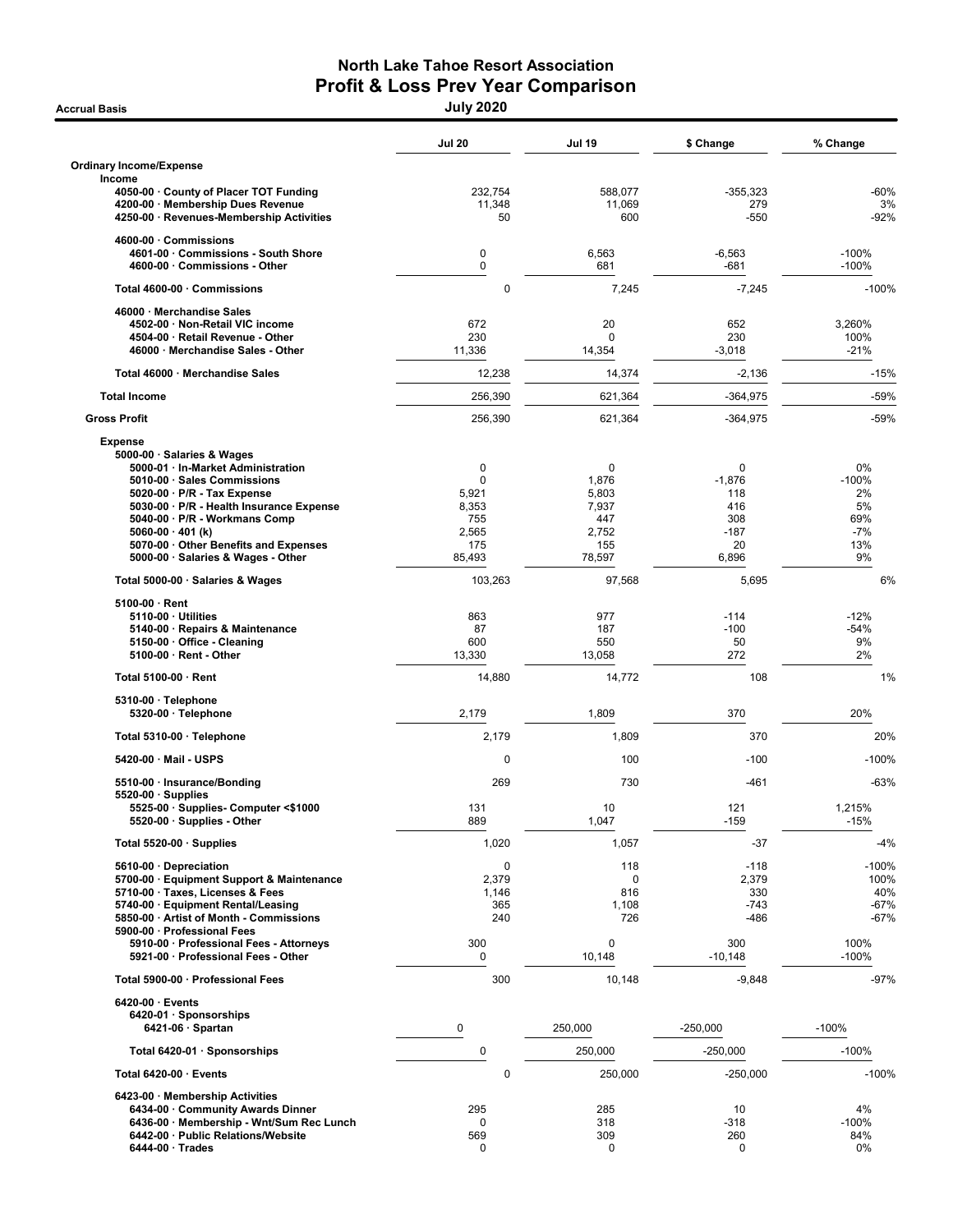# North Lake Tahoe Resort Association Profit & Loss Prev Year Comparison<br>July 2020

|                                                                                                                                                                                                                                                                           | <b>Jul 20</b>                                                             | <b>Jul 19</b>                                                        | \$ Change                                                                               | % Change                                                                        |
|---------------------------------------------------------------------------------------------------------------------------------------------------------------------------------------------------------------------------------------------------------------------------|---------------------------------------------------------------------------|----------------------------------------------------------------------|-----------------------------------------------------------------------------------------|---------------------------------------------------------------------------------|
| 6423-00 · Membership Activities - Other                                                                                                                                                                                                                                   | 915                                                                       | 570                                                                  | 345                                                                                     | 61%                                                                             |
| Total 6423-00 · Membership Activities                                                                                                                                                                                                                                     | 1,779                                                                     | 1,482                                                                | 297                                                                                     | 20%                                                                             |
| 6730-00 · Marketing Cooperative/Media<br>6742-00 · Non-NLT Co-Op Marketing Program                                                                                                                                                                                        | 79,439<br>399                                                             | 195,584<br>729                                                       | $-116.145$<br>$-330$                                                                    | $-59%$<br>$-45%$                                                                |
| 6743-00 · BACC Marketing Programs                                                                                                                                                                                                                                         |                                                                           |                                                                      |                                                                                         |                                                                                 |
| $6743-04 \cdot$ High Notes<br>6743-05 · Peak Your Adventure                                                                                                                                                                                                               | $\mathbf 0$<br>$\mathbf 0$                                                | 0<br>$-1,000$                                                        | 0<br>1,000                                                                              | $0\%$<br>100%                                                                   |
| Total 6743-00 · BACC Marketing Programs                                                                                                                                                                                                                                   | 0                                                                         | $-1,000$                                                             | 1,000                                                                                   | 100%                                                                            |
| 8100-00 · Cost of Goods Sold<br>51100 · Freight and Shipping Costs<br>59900 · POS Inventory Adjustments<br>8100-01 · CGS - Other<br>8100-00 · Cost of Goods Sold - Other                                                                                                  | 379<br>$\Omega$<br>43.102<br>5,878                                        | 218<br>10<br>$\mathbf 0$<br>7,268                                    | 160<br>$-10$<br>43.102<br>$-1,390$                                                      | 74%<br>$-100%$<br>100%<br>$-19%$                                                |
| Total 8100-00 · Cost of Goods Sold                                                                                                                                                                                                                                        | 49,359                                                                    | 7,496                                                                | 41,863                                                                                  | 559%                                                                            |
| 8200-00 Associate Relations<br>8500-00 · Credit Card Fees<br>8600-00 · Additional Opportunites<br>8700-00 · Automobile Expenses<br>8750-00 · Meals/Meetings<br>8810-00 · Dues & Subscriptions<br>8920-00 · Bad Debt<br><b>Total Expense</b><br><b>Net Ordinary Income</b> | 163<br>346<br>4,000<br>365<br>0<br>390<br>$\Omega$<br>262,280<br>$-5,890$ | 100<br>633<br>0<br>220<br>121<br>1,181<br>1,188<br>586,687<br>34,678 | 63<br>$-286$<br>4,000<br>145<br>$-121$<br>$-791$<br>$-1,188$<br>$-324,407$<br>$-40,568$ | 63%<br>-45%<br>100%<br>66%<br>$-100%$<br>$-67%$<br>$-100%$<br>$-55%$<br>$-117%$ |
| <b>Other Income/Expense</b><br><b>Other Income</b><br>4700-00 · Revenues- Interest & Investment                                                                                                                                                                           | 17                                                                        | 24                                                                   | $-6$                                                                                    | $-27%$                                                                          |
| <b>Total Other Income</b>                                                                                                                                                                                                                                                 | 17                                                                        | 24                                                                   | $-6$                                                                                    | $-27%$                                                                          |
| <b>Other Expense</b><br><b>Balancing Adjustments</b><br>8990-00 · Allocated                                                                                                                                                                                               | 0<br>0                                                                    | $\mathbf 0$<br>0                                                     | 0<br>$\mathbf 0$                                                                        | 0%<br>0%                                                                        |
| <b>Total Other Expense</b>                                                                                                                                                                                                                                                | 0                                                                         | $\mathbf 0$                                                          | $\mathbf 0$                                                                             | 0%                                                                              |
| <b>Net Other Income</b>                                                                                                                                                                                                                                                   | 17                                                                        | 24                                                                   | $-6$                                                                                    | $-27%$                                                                          |
| Net Income                                                                                                                                                                                                                                                                | $-5,873$                                                                  | 34,701                                                               | $-40,574$                                                                               | $-117%$                                                                         |
|                                                                                                                                                                                                                                                                           |                                                                           |                                                                      |                                                                                         |                                                                                 |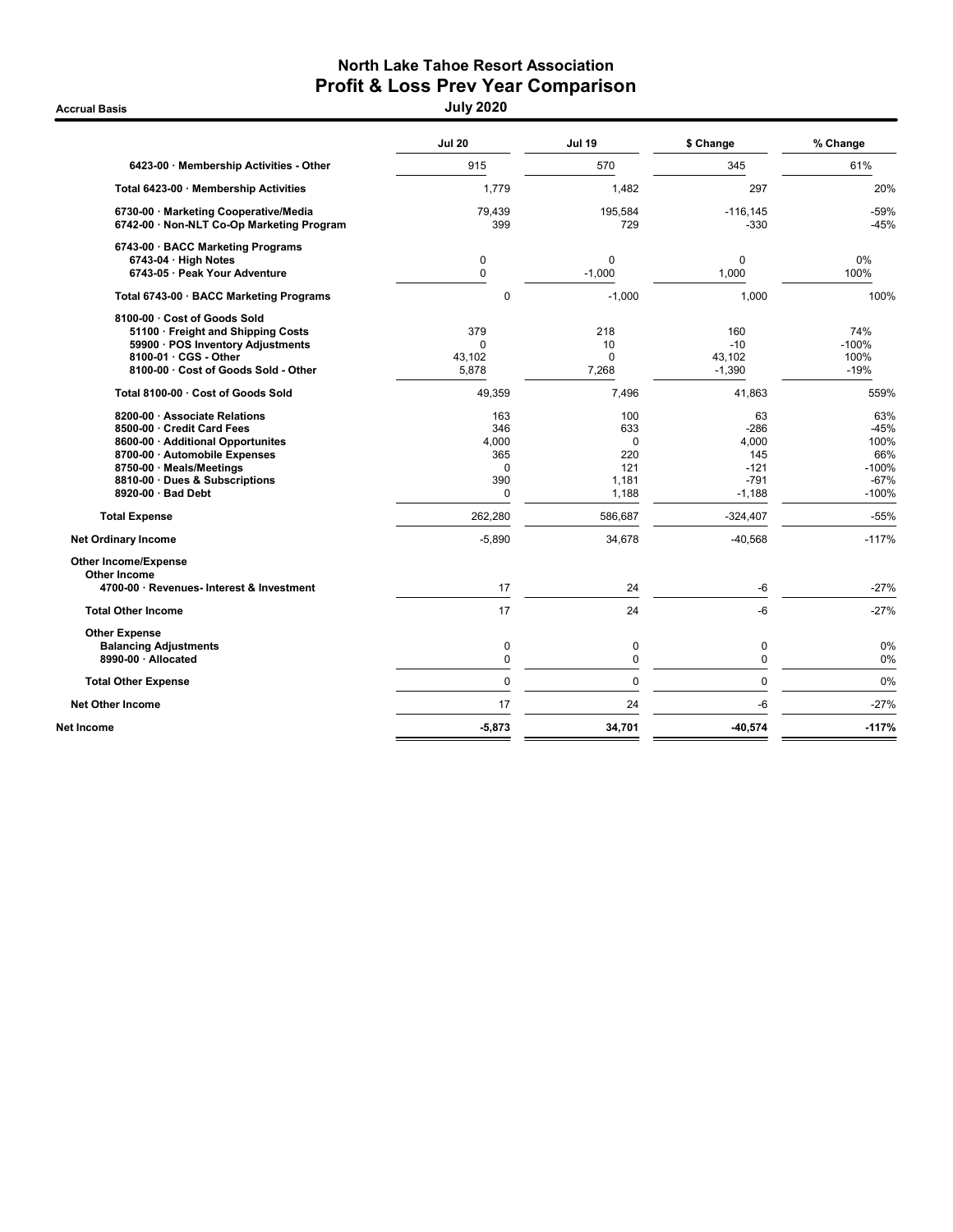| <b>Accrual Basis</b>                                                                           |                            | 11 - Marketing           |                            |               |                   |                            |                       |
|------------------------------------------------------------------------------------------------|----------------------------|--------------------------|----------------------------|---------------|-------------------|----------------------------|-----------------------|
|                                                                                                | <b>Jul 20</b>              | <b>Budget</b>            | \$ Over Budget             | <b>Jul 20</b> | <b>YTD Budget</b> | \$ Over Budget             | <b>Annual Budget</b>  |
| <b>Ordinary Income/Expense</b><br>Income                                                       |                            |                          |                            |               |                   |                            |                       |
| 4050-00 County of Placer TOT Funding                                                           | 160,402                    | 160,402                  | (0)                        | 160,402       | 160,402           | (0)                        | 2,983,637             |
| <b>Total Income</b>                                                                            | 160,402                    | 160,402                  | (0)                        | 160,402       | 160,402           | (0)                        | 2,983,637             |
| <b>Gross Profit</b>                                                                            | 160,402                    | 160,402                  | (0)                        | 160,402       | 160,402           | (0)                        | 2,983,637             |
| <b>Expense</b>                                                                                 |                            |                          |                            |               |                   |                            |                       |
| 5000-00 · Salaries & Wages<br>$5020-00 \cdot P/R$ - Tax Expense                                | 1,217                      | 1,667                    | (450)                      | 1,217         | 1,667             | (450)                      | 20,000                |
| 5030-00 · P/R - Health Insurance Expense<br>5040-00 · P/R - Workmans Comp                      | 3,598<br>130               | 4,000<br>125             | (402)<br>5                 | 3,598<br>130  | 4,000<br>125      | (402)<br>5                 | 48,000<br>1,500       |
| 5060-00 · 401 (k)<br>5070-00 Other Benefits and Expenses                                       | 733<br>44                  | 833<br>142               | (100)<br>(98)              | 733<br>44     | 833<br>142        | (100)<br>(98)              | 10,000<br>1,700       |
| 5000-00 · Salaries & Wages - Other                                                             | 19,500                     | 22,299                   | (2,799)                    | 19,500        | 22,299            | (2,799)                    | 267,592               |
| Total 5000-00 · Salaries & Wages                                                               | 25,222                     | 29,066                   | (3,844)                    | 25,222        | 29,066            | (3,844)                    | 348,792               |
| $5100-00 \cdot$ Rent<br>$5110-00 \cdot$ Utilities                                              | 179                        | 165                      | 14                         | 179           | 165               | 14                         | 1,855                 |
| 5140-00 · Repairs & Maintenance                                                                | 0                          | 75                       | (75)                       | 0             | 75                | (75)                       | 900                   |
| 5150-00 · Office - Cleaning<br>$5100-00 \cdot$ Rent - Other                                    | 213<br>2,478               | 250<br>2,229             | (37)<br>248                | 213<br>2,478  | 250<br>2,229      | (37)<br>248                | 3,000<br>27,777       |
| Total 5100-00 · Rent                                                                           | 2,870                      | 2,719                    | 151                        | 2,870         | 2,719             | 151                        | 33,532                |
| 5310-00 · Telephone                                                                            |                            |                          |                            |               |                   |                            |                       |
| 5320-00 · Telephone                                                                            | 543                        | 549                      | (6)                        | 543           | 549               | (6)                        | 6,588                 |
| Total 5310-00 · Telephone                                                                      | 543                        | 549                      | (6)                        | 543           | 549               | (6)                        | 6,588                 |
| 5420-00 · Mail - USPS                                                                          | 0                          | 34                       | (34)                       | 0             | 34                | (34)                       | 560                   |
| $5520-00 \cdot$ Supplies<br>5525-00 · Supplies- Computer <\$1000<br>5520-00 · Supplies - Other | 100<br>80                  | $\Omega$<br>1,716        | 100<br>(1,636)             | 100<br>80     | 0<br>1,716        | 100<br>(1,636)             | $\mathbf 0$<br>20,594 |
| Total 5520-00 · Supplies                                                                       | 180                        | 1,716                    | (1,536)                    | 180           | 1,716             | (1,536)                    | 20,594                |
| 5700-00 · Equipment Support & Maintenance                                                      | (4)                        | 13                       | (17)                       | (4)           | 13                | (17)                       | 150                   |
| 5710-00 · Taxes, Licenses & Fees<br>5740-00 · Equipment Rental/Leasing                         | 48<br>91                   | 13<br>167                | 35<br>(75)                 | 48<br>91      | 13<br>167         | 35<br>(75)                 | 150<br>2,000          |
| 5800-00 · Training Seminars<br>5900-00 · Professional Fees                                     | 0                          | 750                      | (750)                      | 0             | 750               | (750)                      | 9,000                 |
| 5910-00 · Professional Fees - Attorneys<br>5921-00 · Professional Fees - Other                 | 0<br>$\mathbf 0$           | 125<br>1,125             | (125)<br>(1, 125)          | 0<br>0        | 125<br>1,125      | (125)<br>(1, 125)          | 1,500<br>13,500       |
| Total 5900-00 · Professional Fees                                                              | 0                          | 1,250                    | (1,250)                    | 0             | 1,250             | (1, 250)                   | 15,000                |
| 5941-00 · Research & Planning<br>$6020-00 \cdot$ Programs                                      | $\mathbf 0$                | 0                        | 0                          | 0             | 0                 | 0                          | 40,000                |
| 6016-00 · Special Event Partnership<br>6018-00 · Business Assoc. Grants                        | 0<br>0                     | $\pmb{0}$<br>0           | 0<br>$\mathbf 0$           | 0<br>0        | 0<br>$\mathbf 0$  | 0<br>$\mathbf 0$           | 50,000<br>30,000      |
| Total 6020-00 · Programs                                                                       | $\mathbf 0$                | 0                        | 0                          | 0             | 0                 | $\mathbf 0$                | 80,000                |
| 6420-00 · Events                                                                               |                            |                          |                            |               |                   |                            |                       |
| 6420-01 · Sponsorships<br>6421-01 · 4th of July Fireworks                                      | $\mathbf 0$                | $\mathbf 0$              | 0                          | $\mathbf 0$   | $\mathbf 0$       | $\mathbf 0$                | 20.000                |
| 6421-04 · Broken Arrow Skyrace                                                                 | 0<br>$\mathbf 0$           | 0<br>$\mathbf 0$         | 0<br>$\mathbf 0$           | 0<br>0        | 0<br>$\mathbf 0$  | 0<br>$\pmb{0}$             | 25,400                |
| $6421-06 \cdot$ Spartan<br>6421-07 · Tahoe Lacrosse Tournament                                 | $\Omega$                   | $\mathbf 0$              | $\mathbf 0$                | $\mathbf 0$   | $\mathbf 0$       | $\mathbf 0$                | 180,900<br>6,000      |
| 6421-10 · WinterWonderGrass - Tahoe                                                            | $\mathbf 0$<br>$\mathbf 0$ | $\mathbf 0$              | $\mathbf 0$<br>$\mathbf 0$ | 0             | 0                 | $\mathbf 0$                | 24,400                |
| 6421-17 · Enduro<br>6421-18 · Sponsorships - Other                                             | $\mathbf 0$                | $\pmb{0}$<br>$\mathbf 0$ | $\Omega$                   | 0<br>0        | 0<br>$\mathbf 0$  | $\pmb{0}$<br>$\mathbf 0$   | 31,500<br>240,800     |
| Total 6420-01 · Sponsorships                                                                   | 0                          | $\pmb{0}$                | 0                          | 0             | 0                 | 0                          | 529,000               |
| 6421-00 · New Event Development<br>6424-00 · Event Operation Expenses                          | 0<br>0                     | $\pmb{0}$<br>0           | 0<br>0                     | 0<br>0        | 0<br>0            | 0<br>$\mathbf 0$           | 30,000<br>6,000       |
| Total 6420-00 · Events                                                                         | $\mathbf 0$                | 0                        | 0                          | 0             | 0                 | 0                          | 565,000               |
| 6730-00 · Marketing Cooperative/Media<br>6742-00 · Non-NLT Co-Op Marketing Program             | 79,439<br>199              | 74,469<br>0              | 4,970<br>199               | 79,439<br>199 | 74,469<br>0       | 4,970<br>199               | 925,000<br>220,000    |
| 6743-00 · BACC Marketing Programs                                                              |                            |                          |                            |               |                   |                            |                       |
| 6743-01 · Shop Local<br>6743-03 · Touch Lake Tahoe                                             | 0<br>$\Omega$              | $\Omega$<br>$\Omega$     | 0<br>$\mathbf 0$           | 0<br>$\Omega$ | 0<br>$\Omega$     | 0<br>$\mathbf 0$           | 10,000<br>10,000      |
| $6743-04 \cdot$ High Notes                                                                     | 0                          | 0                        | $\mathbf 0$                | 0             | 0                 | $\Omega$                   | 10,000                |
| 6743-05 · Peak Your Adventure<br>6743-06 · Regional Reopening                                  | 0<br>0                     | 0<br>0                   | $\mathbf 0$<br>$\mathbf 0$ | 0<br>0        | 0<br>0            | $\mathbf 0$<br>$\mathbf 0$ | 10,000<br>40,000      |
| Total 6743-00 · BACC Marketing Programs                                                        | 0                          | 0                        | $\mathsf 0$                | 0             | 0                 | 0                          | 80,000                |
| 8200-00 · Associate Relations                                                                  | 32                         | 0                        | 32                         | 32            | $\mathbf 0$       | 32                         | 250                   |
| 8600-00 · Additional Opportunites<br>8700-00 · Automobile Expenses                             | 3,350<br>57                | 7,917<br>0               | (4, 567)<br>57             | 3,350<br>57   | 7,917<br>0        | (4, 567)<br>57             | 95,000<br>1,500       |
| 8750-00 · Meals/Meetings                                                                       | $\mathbf 0$                | 0                        | $\mathbf{0}$               | $\mathbf 0$   | 0                 | $\mathbf 0$                | 2,750                 |
| 8810-00 · Dues & Subscriptions<br>8910-00 · Travel                                             | 42<br>0                    | 0<br>0                   | 42<br>$\mathsf 0$          | 42<br>0       | 0<br>0            | 42<br>$\mathbf 0$          | 2,850<br>11,100       |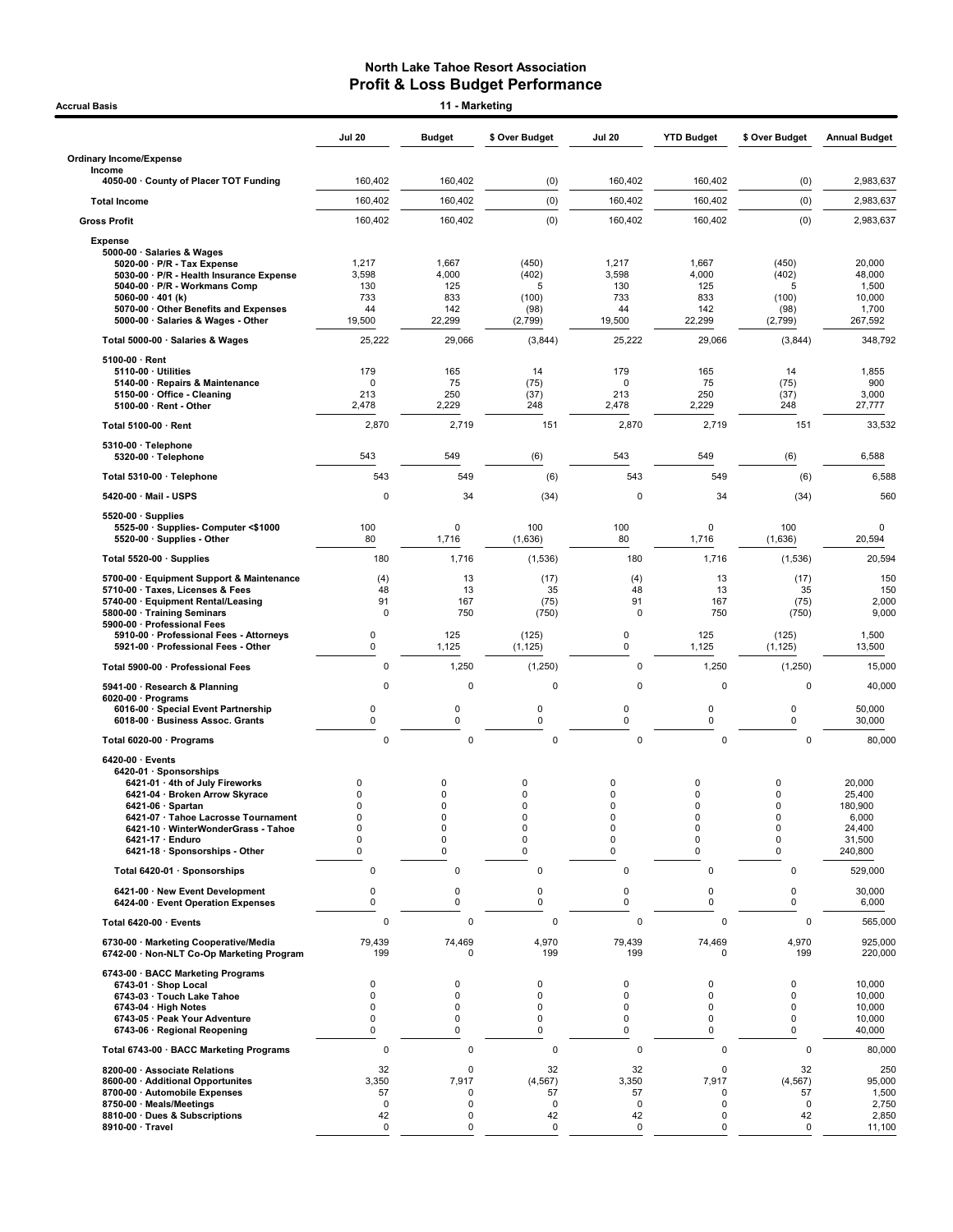| <b>Accrual Basis</b>                                                              |                  | 11 - Marketing   |                    |                  |                   |                    |                      |
|-----------------------------------------------------------------------------------|------------------|------------------|--------------------|------------------|-------------------|--------------------|----------------------|
|                                                                                   | <b>Jul 20</b>    | <b>Budget</b>    | \$ Over Budget     | <b>Jul 20</b>    | <b>YTD Budget</b> | \$ Over Budget     | <b>Annual Budget</b> |
| <b>Total Expense</b>                                                              | 112,070          | 118,662          | (6, 593)           | 112,070          | 118,662           | (6, 593)           | 2,459,816            |
| <b>Net Ordinary Income</b>                                                        | 48,333           | 41,740           | 6,593              | 48,333           | 41,740            | 6,593              | 523,821              |
| Other Income/Expense<br>Other Income<br>4700-00 · Revenues- Interest & Investment | 17               | 0                | 17                 | 17               | $\mathbf 0$       | 17                 | $\Omega$             |
| <b>Total Other Income</b>                                                         | 17               | 0                | 17                 | 17               | 0                 | 17                 | $\Omega$             |
| <b>Other Expense</b><br>8990-00 · Allocated<br><b>Total Other Expense</b>         | 32,849<br>32,849 | 41,775<br>41,775 | (8,926)<br>(8,926) | 32,849<br>32,849 | 41,775<br>41,775  | (8,926)<br>(8,926) | 524,426<br>524,426   |
| <b>Net Other Income</b>                                                           | (32, 832)        | (41, 775)        | 8,943              | (32, 832)        | (41, 775)         | 8,943              | (524, 426)           |
| Net Income                                                                        | 15,501           | (34)             | 15,536             | 15,501           | (34)              | 15,536             | (605)                |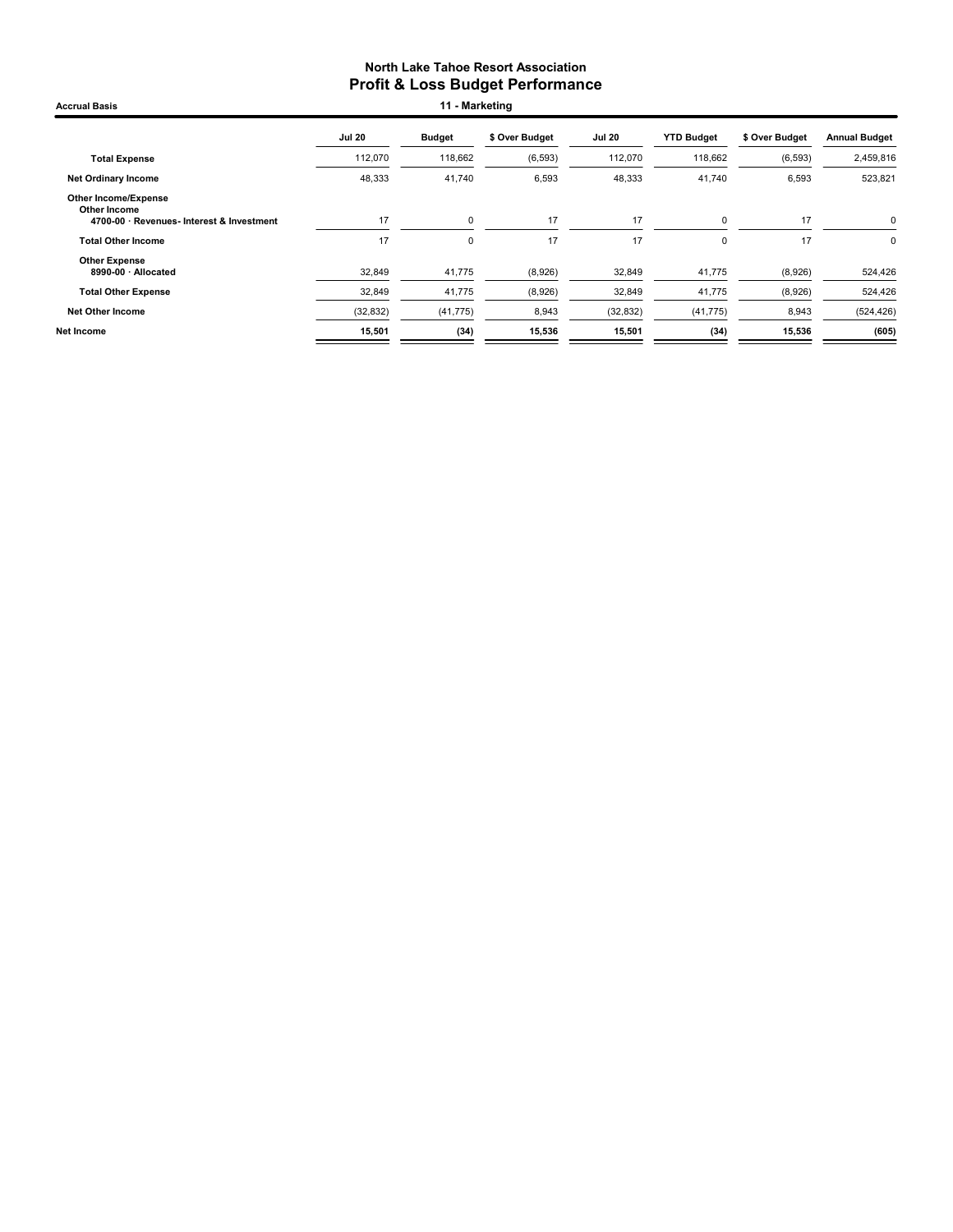| <b>Accrual Basis</b>                                                                                                                                                                                                                                               |                                                                | 30 - Conference                              |                                                   |                                                                      |                                              |                                                   |                                                      |
|--------------------------------------------------------------------------------------------------------------------------------------------------------------------------------------------------------------------------------------------------------------------|----------------------------------------------------------------|----------------------------------------------|---------------------------------------------------|----------------------------------------------------------------------|----------------------------------------------|---------------------------------------------------|------------------------------------------------------|
|                                                                                                                                                                                                                                                                    | <b>Jul 20</b>                                                  | <b>Budget</b>                                | \$ Over Budget                                    | <b>Jul 20</b>                                                        | <b>YTD Budget</b>                            | \$ Over Budget                                    | <b>Annual Budget</b>                                 |
| <b>Ordinary Income/Expense</b><br>Income<br>4050-00 County of Placer TOT Funding                                                                                                                                                                                   | 30.310                                                         | 30.310                                       | $\mathbf 0$                                       | 30.310                                                               | 30.310                                       | $\mathbf 0$                                       | 384,054                                              |
| <b>Total Income</b>                                                                                                                                                                                                                                                | 30,310                                                         | 30,310                                       | $\mathbf 0$                                       | 30,310                                                               |                                              | $\mathbf 0$                                       |                                                      |
|                                                                                                                                                                                                                                                                    |                                                                |                                              |                                                   |                                                                      | 30,310                                       |                                                   | 384,054                                              |
| <b>Gross Profit</b>                                                                                                                                                                                                                                                | 30.310                                                         | 30,310                                       | $\Omega$                                          | 30,310                                                               | 30,310                                       | $\mathbf 0$                                       | 384,054                                              |
| <b>Expense</b><br>5000-00 · Salaries & Wages<br>5020-00 · P/R - Tax Expense<br>5030-00 · P/R - Health Insurance Expense<br>5040-00 · P/R - Workmans Comp<br>5060-00 $\cdot$ 401 (k)<br>5070-00 · Other Benefits and Expenses<br>5000-00 · Salaries & Wages - Other | 1,070<br>786<br>88<br>590<br>47<br>15,437                      | 1,157<br>2,042<br>167<br>500<br>38<br>14,030 | (87)<br>(1, 256)<br>(78)<br>90<br>10<br>1,406     | 1,070<br>786<br>88<br>590<br>47<br>15,437                            | 1,157<br>2,042<br>167<br>500<br>38<br>14,030 | (87)<br>(1, 256)<br>(78)<br>90<br>10<br>1,406     | 13.886<br>24,500<br>2,000<br>6,000<br>450<br>168,365 |
| Total 5000-00 · Salaries & Wages                                                                                                                                                                                                                                   | 18,018                                                         | 17,933                                       | 85                                                | 18,018                                                               | 17,933                                       | 85                                                | 215,201                                              |
| 5100-00 · Rent<br>5110-00 · Utilities<br>5140-00 · Repairs & Maintenance<br>5150-00 · Office - Cleaning<br>5100-00 · Rent - Other                                                                                                                                  | 96<br>$\Omega$<br>133<br>1,163                                 | 75<br>22<br>142<br>1,167                     | 21<br>(22)<br>(8)<br>(3)                          | 96<br>$\mathbf 0$<br>133<br>1,163                                    | 75<br>22<br>142<br>1,167                     | 21<br>(22)<br>(8)<br>(3)                          | 900<br>260<br>1,700<br>14,000                        |
| Total 5100-00 · Rent                                                                                                                                                                                                                                               | 1,393                                                          | 1,405                                        | (12)                                              | 1,393                                                                | 1,405                                        | (12)                                              | 16,860                                               |
| 5310-00 · Telephone<br>5320-00 · Telephone                                                                                                                                                                                                                         | 339                                                            | 267                                          | 73                                                | 339                                                                  | 267                                          | 73                                                | 3,200                                                |
| Total 5310-00 · Telephone                                                                                                                                                                                                                                          | 339                                                            | 267                                          | 73                                                | 339                                                                  | 267                                          | 73                                                | 3,200                                                |
| 5420-00 · Mail - USPS                                                                                                                                                                                                                                              | $\Omega$                                                       | 17                                           | (17)                                              | $\mathbf 0$                                                          | 17                                           | (17)                                              | 200                                                  |
| $5520-00 \cdot$ Supplies<br>5525-00 · Supplies- Computer <\$1000<br>5520-00 · Supplies - Other                                                                                                                                                                     | 0<br>50                                                        | 45<br>113                                    | (45)<br>(63)                                      | 0<br>50                                                              | 45<br>113                                    | (45)<br>(63)                                      | 540<br>1,350                                         |
| Total 5520-00 · Supplies                                                                                                                                                                                                                                           | 50                                                             | 158                                          | (108)                                             | 50                                                                   | 158                                          | (108)                                             | 1,890                                                |
| 5710-00 · Taxes, Licenses & Fees<br>5740-00 · Equipment Rental/Leasing<br>5800-00 · Training Seminars<br>6730-00 · Marketing Cooperative/Media<br>8750-00 · Meals/Meetings<br>8810-00 · Dues & Subscriptions                                                       | 30<br>40<br>$\Omega$<br>$\mathbf 0$<br>$\Omega$<br>$\mathbf 0$ | 8<br>83<br>$\Omega$<br>4,970<br>29<br>63     | 21<br>(43)<br>$\Omega$<br>(4,970)<br>(29)<br>(63) | 30<br>40<br>$\mathbf 0$<br>$\mathbf 0$<br>$\mathbf 0$<br>$\mathbf 0$ | 8<br>83<br>$\Omega$<br>4.970<br>29<br>63     | 21<br>(43)<br>$\Omega$<br>(4,970)<br>(29)<br>(63) | 100<br>1,000<br>2,000<br>75,000<br>350<br>750        |
| <b>Total Expense</b>                                                                                                                                                                                                                                               | 19,871                                                         | 24,933                                       | (5,062)                                           | 19,871                                                               | 24,933                                       | (5,062)                                           | 316,551                                              |
| <b>Net Ordinary Income</b>                                                                                                                                                                                                                                         | 10,439                                                         | 5,377                                        | 5,062                                             | 10,439                                                               | 5,377                                        | 5,062                                             | 67,503                                               |
| Other Income/Expense<br><b>Other Expense</b><br>8990-00 · Allocated                                                                                                                                                                                                | 4,226                                                          | 5,377                                        | (1, 151)                                          | 4,226                                                                | 5,377                                        | (1, 151)                                          | 67,503                                               |
|                                                                                                                                                                                                                                                                    | 4,226                                                          | 5,377                                        | (1, 151)                                          | 4,226                                                                | 5,377                                        | (1, 151)                                          |                                                      |
| <b>Total Other Expense</b>                                                                                                                                                                                                                                         |                                                                |                                              |                                                   |                                                                      |                                              |                                                   | 67,503                                               |
| <b>Net Other Income</b>                                                                                                                                                                                                                                            | (4, 226)                                                       | (5, 377)                                     | 1,151                                             | (4, 226)                                                             | (5, 377)                                     | 1,151                                             | (67, 503)                                            |
| <b>Net Income</b>                                                                                                                                                                                                                                                  | 6,213                                                          | (0)                                          | 6,213                                             | 6,213                                                                | (0)                                          | 6,213                                             | $\mathbf{0}$                                         |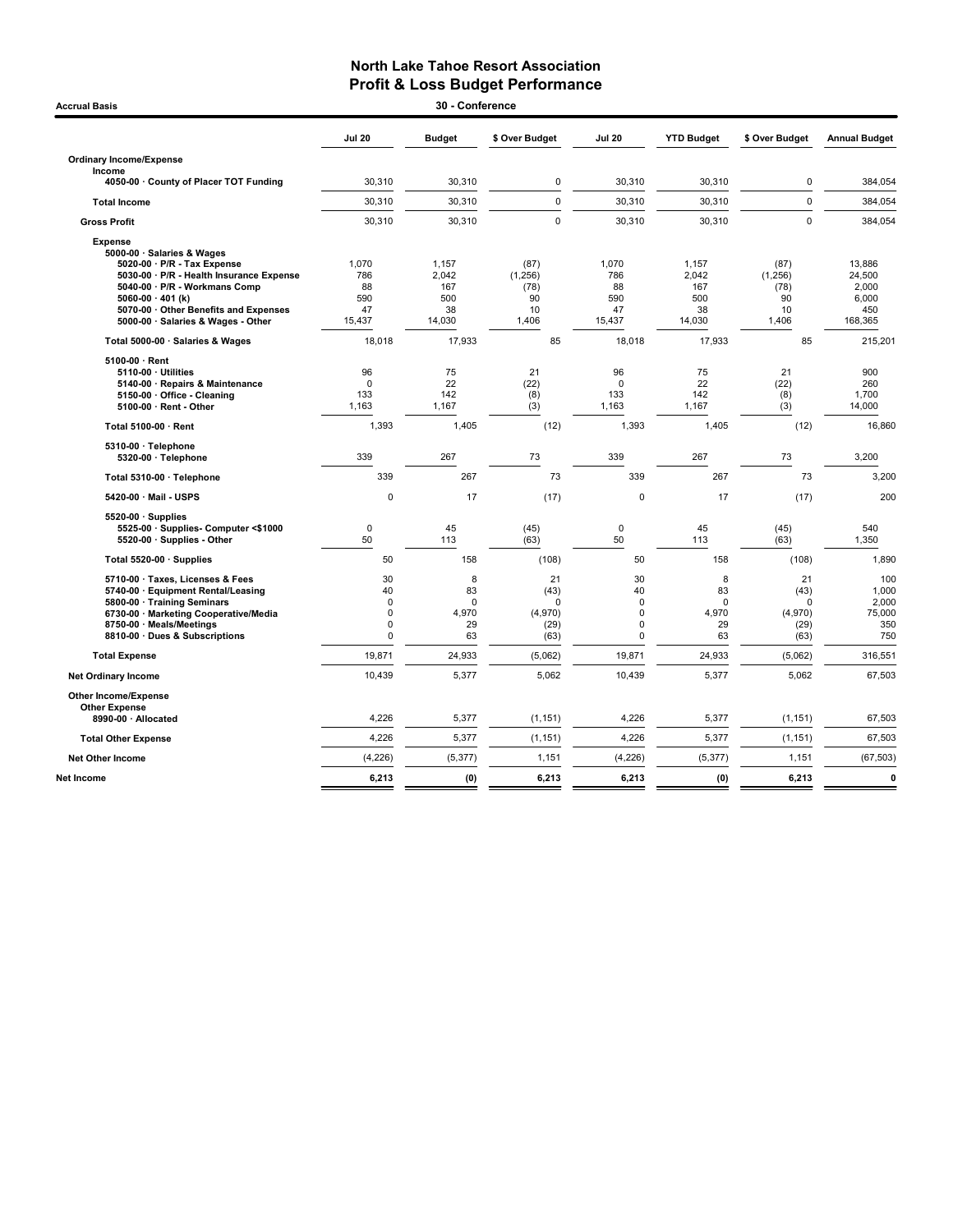Jul 20 Budget \$ Over Budget Jul 20 YTD Budget \$ Over Budget Annual Budget Ordinary Income/Expense Income 4050-00 · County of Placer TOT Funding 32,315 38,243 (5,928) 32,315 38,243 (5,928) 457,711 46000 · Merchandise Sales 4502-00 · Non-Retail VIC income 672 0 672 672 0 672 0 4504-00 · Retail Revenue - Other 230 0 230 230 0 230 0 46000 · Merchandise Sales - Other 11,336 6,000 5,336 11,336 6,000 5,336 85,000 Total 46000 · Merchandise Sales 12,238 6,000 6,238 12,238 6,000 6,238 85,000 Total Income 44,553 44,243 310 44,553 44,243 310 542,711 Gross Profit 44,553 44,243 310 44,553 44,243 310 542,711 Expense 5000-00 · Salaries & Wages 5020-00 · P/R - Tax Expense 1,235 1,292 (56) 1,235 1,292 (56) 15,500 5030-00 · P/R - Health Insurance Expense 1,168 1,583 (416) 1,168 1,583 (416) 19,000 5040-00 · P/R - Workmans Comp 408 433 (25) 408 433 (25) 5,200 5060-00 · 401 (k) 485 417 68 485 417 68 5,000 5070-00 · Other Benefits and Expenses 13 82 (68) 13 82 (68) 982 5000-00 · Salaries & Wages - Other 12,565 15,568 (3,003) 12,565 15,568 (3,003) 186,818 Total 5000-00 · Salaries & Wages 15,875 19,375 (3,500) 15,875 19,375 (3,500) 232,500  $5100-00 \cdot$  Rent<br>5110-00 · Utilities 51**10-00 · Utilities 373** 583 (211) 573 583 (211) 7,000 5140-00 · Repairs & Maintenance 0 458 (458) 0 458 (458) 5,500 5150-00 · Office - Cleaning 0 358 (358) 0 358 (358) 4,300 5100-00 · Rent - Other 6,631 6,721 (90) 6,631 6,721 (90) 80,650 Total 5100-00 · Rent 7,003 8,121 (1,117) 7,003 8,121 (1,117) 97,450 5310-00 · Telephone 5320-00 · Telephone 263 238 25 263 238 25 2,850 Total 5310-00 · Telephone 263 253 238 239 239 239 25 264 255 264 2550 264 2550 256 2560 2560 2560 2560 2560 25 5420-00 · Mail - USPS 0 17 (17) 0 17 200 5520-00 · Supplies 5525-00 · Supplies- Computer <\$1000 0 75 (75) 0 75 (75) 900 5520-00 · Supplies - Other 571 2,917 (2,346) 571 2,917 (2,346) 35,000 Total 5520-00 · Supplies 571 2,992 (2,421) 571 2,992 (2,421) 35,900 5700-00 · Equipment Support & Maintenance 0 4 (4) 0 4 (4) 50 5710-00 · Taxes, Licenses & Fees 29 4 25 29 4 25 50 5740-00 · Equipment Rental/Leasing 73 129 (56) 73 129 (56) 1,550 5800-00 · Training Seminars 0 250 (250) 0 250 (250) 3,000 5850-00 · Artist of Month - Commissions 240 250 (10) 240 250 (10) 3,000 6740-00 · Media/Collateral/Production 0 1,667 (1,667) 0 1,667 (1,667) 20,000 6690-00 · Naming Jerman are and the commissions of the commissions of the commissions of the commissions of the commissions of the commissions of the commissions of the commissions of the commissions of the commissions of 8100-00 · Cost of Goods Sold 51100 · Freight and Shipping Costs 379 125 254 379 125 254 1,500 8100-01 · CGS - Other 43,102 0 43,102 43,102 0 43,102 0 8100-00 · Cost of Goods Sold - Other 5,878 2,682 3,196 5,878 2,682 3,196 38,000 Total 8100-00 · Cost of Goods Sold 49,559 49,359 46,552 49,359 49,359 2,807 49,359 49,350 49,350 49,552 39,500 8200-00 · Associate Relations 0 17 (17) 0 17 (17) 200 8500-00 · Credit Card Fees 326 282 44 326 282 44 4,000 8700-00 · Automobile Expenses 59 46 13 59 46 13 550 8750-00 · Meals/Meetings 0 33 (33) 0 33 (33) 400 8810-00 · Dues & Subscriptions 0 8 (8) 0 8 (8) 100 8910-00 · Travel 0 0 0 0 0 0 1,500 Total Expense 73,998 37,239 73,998 37,239 36,759 454,800 Net Ordinary Income (29,445) 7,004 (36,449) (29,445) 7,004 (36,449) 87,911 Other Income/Expense Other Expense<br>8990-00 · Allocated 8**990-00 · Allocated** 6,076 7,004 6,076 7,004 87,921 Total Other Expense 6,076 7,004 6,076 7,004 87,921 Net Other Income (6,076) (7,004) 927 (6,076) (7,004) 927 (87,921) Net Income (35,521) 0 (35,521) (35,521) 0 (35,521) (10) Accrual Basis 42 - Visitor Center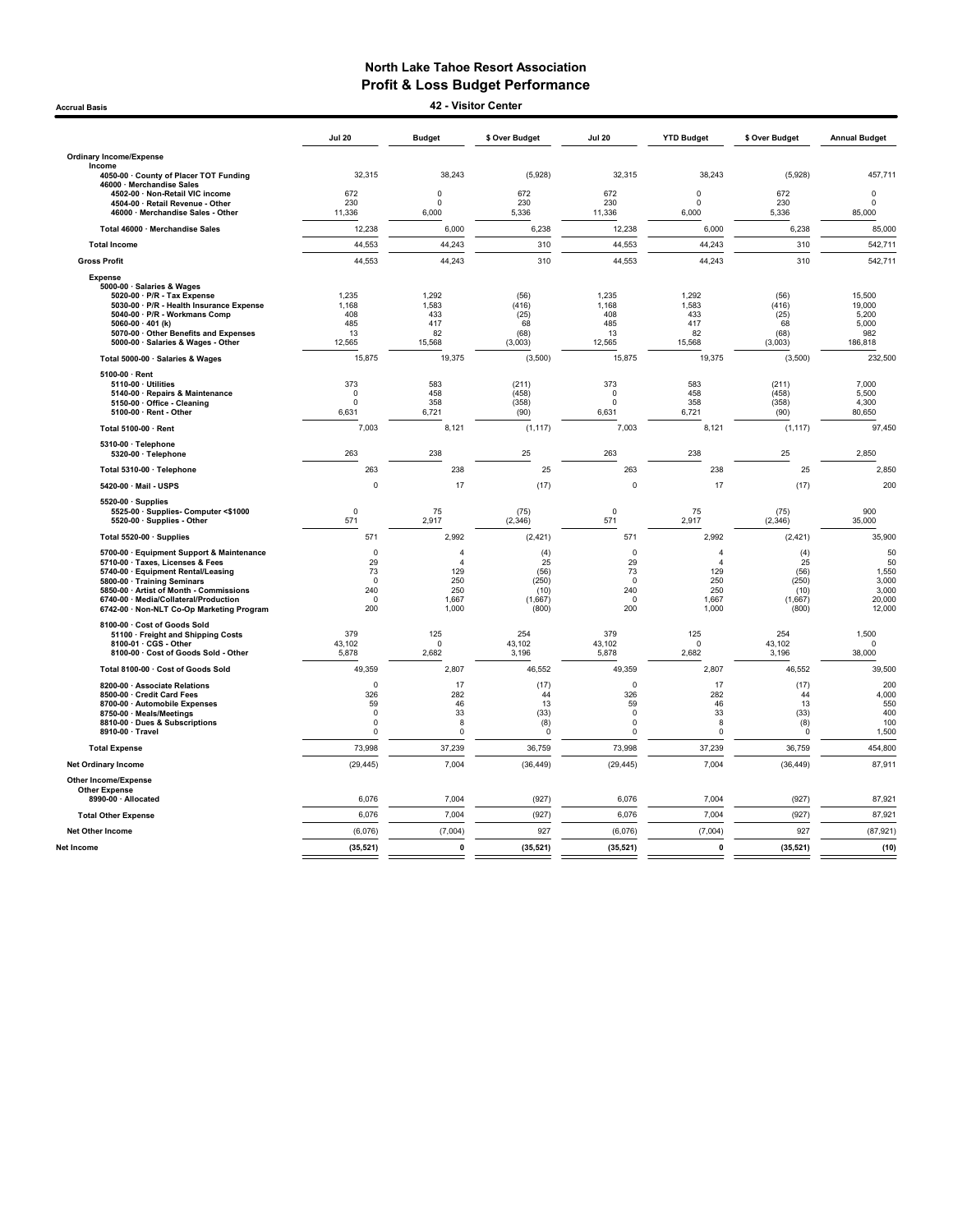|                                                                                                                                                                | <b>Jul 20</b>                  | <b>Budget</b>      | \$ Over Bu               | <b>Jul 20</b>        | <b>YTD Budget</b>          | \$ Over Bu                     | <b>Annual Bu</b>        |
|----------------------------------------------------------------------------------------------------------------------------------------------------------------|--------------------------------|--------------------|--------------------------|----------------------|----------------------------|--------------------------------|-------------------------|
| <b>Ordinary Income/Expense</b>                                                                                                                                 |                                |                    |                          |                      |                            |                                |                         |
| Income<br>4050-00 County of Placer TOT Funding                                                                                                                 | 9,727                          | 9,727              | 0                        | 9,727                | 9,727                      | 0                              | 218,419                 |
| <b>Total Income</b>                                                                                                                                            | 9,727                          | 9,727              | $\mathbf 0$              | 9,727                | 9,727                      | $\mathbf 0$                    | 218,419                 |
| <b>Gross Profit</b>                                                                                                                                            | 9,727                          | 9,727              | $\pmb{0}$                | 9,727                | 9,727                      | $\pmb{0}$                      | 218,419                 |
| <b>Expense</b><br>5000-00 · Salaries & Wages<br>$5020-00 \cdot P/R$ - Tax Expense<br>5030-00 · P/R - Health Insurance Expense<br>5040-00 · P/R - Workmans Comp | 108<br>163<br>7<br>$\mathbf 0$ | 225<br>167<br>175  | (117)<br>(4)<br>(168)    | 108<br>163<br>7<br>0 | 225<br>167<br>175<br>167   | (117)<br>(4)<br>(168)          | 2,700<br>2,000<br>2,100 |
| $5060-00 \cdot 401$ (k)<br>5070-00 Other Benefits and Expenses<br>5000-00 · Salaries & Wages - Other                                                           | 1<br>1,770                     | 167<br>17<br>3,836 | (167)<br>(16)<br>(2,065) | 1<br>1,770           | 17<br>3,836                | (167)<br>(16)<br>(2,065)       | 2,000<br>203<br>46,026  |
| Total 5000-00 · Salaries & Wages                                                                                                                               | 2,049                          | 4,586              | (2,537)                  | 2,049                | 4,586                      | (2,537)                        | 55,029                  |
| 5100-00 · Rent<br>5110-00 · Utilities<br>5150-00 · Office - Cleaning                                                                                           | $\mathbf{1}$<br>$\overline{7}$ | 0<br>$\mathbf 0$   | 1<br>$\overline{7}$      | 1<br>$\overline{7}$  | $\mathbf 0$<br>$\mathbf 0$ | $\mathbf{1}$<br>$\overline{7}$ | 0<br>0                  |
| Total 5100-00 · Rent                                                                                                                                           | 8                              | $\mathbf 0$        | 8                        | 8                    | $\mathbf 0$                | 8                              | $\mathbf 0$             |
| $5310-00 \cdot$ Telephone<br>5320-00 · Telephone                                                                                                               | 11                             | 0                  | 11                       | 11                   | 0                          | 11                             | 0                       |
| Total 5310-00 · Telephone                                                                                                                                      | 11                             | $\Omega$           | 11                       | 11                   | $\Omega$                   | 11                             | $\mathbf 0$             |
| $5520-00 \cdot$ Supplies<br>5525-00 · Supplies- Computer <\$1000<br>5520-00 Supplies - Other                                                                   | 3<br>$\overline{2}$            | 0<br>2.083         | 3<br>(2,082)             | 3<br>$\overline{2}$  | $\mathbf 0$<br>2,083       | 3<br>(2,082)                   | 0<br>25,000             |
| Total 5520-00 · Supplies                                                                                                                                       | 5                              | 2,083              | (2,079)                  | 5                    | 2,083                      | (2,079)                        | 25,000                  |
| 5710-00 · Taxes, Licenses & Fees<br>5900-00 · Professional Fees                                                                                                | 1                              |                    |                          | 1                    |                            |                                |                         |
| 5921-00 · Professional Fees - Other                                                                                                                            | $\mathbf 0$                    | 0                  | 0                        | 0                    | 0                          | 0                              | 100,000                 |
| Total 5900-00 · Professional Fees                                                                                                                              | $\mathbf 0$                    | $\mathbf 0$        | $\mathbf 0$              | $\mathbf 0$          | $\mathbf 0$                | $\pmb{0}$                      | 100,000                 |
| <b>Total Expense</b>                                                                                                                                           | 2,074                          | 6,669              | (4, 595)                 | 2,074                | 6,669                      | (4, 595)                       | 180,029                 |
| <b>Net Ordinary Income</b>                                                                                                                                     | 7,653                          | 3,058              | 4,595                    | 7,653                | 3,058                      | 4,595                          | 38,390                  |
| <b>Other Income/Expense</b><br><b>Other Expense</b><br>8990-00 · Allocated                                                                                     | 2,405                          | 3,058              | (653)                    | 2,405                | 3,058                      | (653)                          | 38,390                  |
| <b>Total Other Expense</b>                                                                                                                                     | 2,405                          | 3,058              | (653)                    | 2,405                | 3,058                      | (653)                          | 38,390                  |
|                                                                                                                                                                |                                |                    |                          |                      |                            |                                |                         |
| <b>Net Other Income</b>                                                                                                                                        | (2,405)                        | (3,058)            | 653                      | (2,405)              | (3,058)                    | 653                            | (38, 390)               |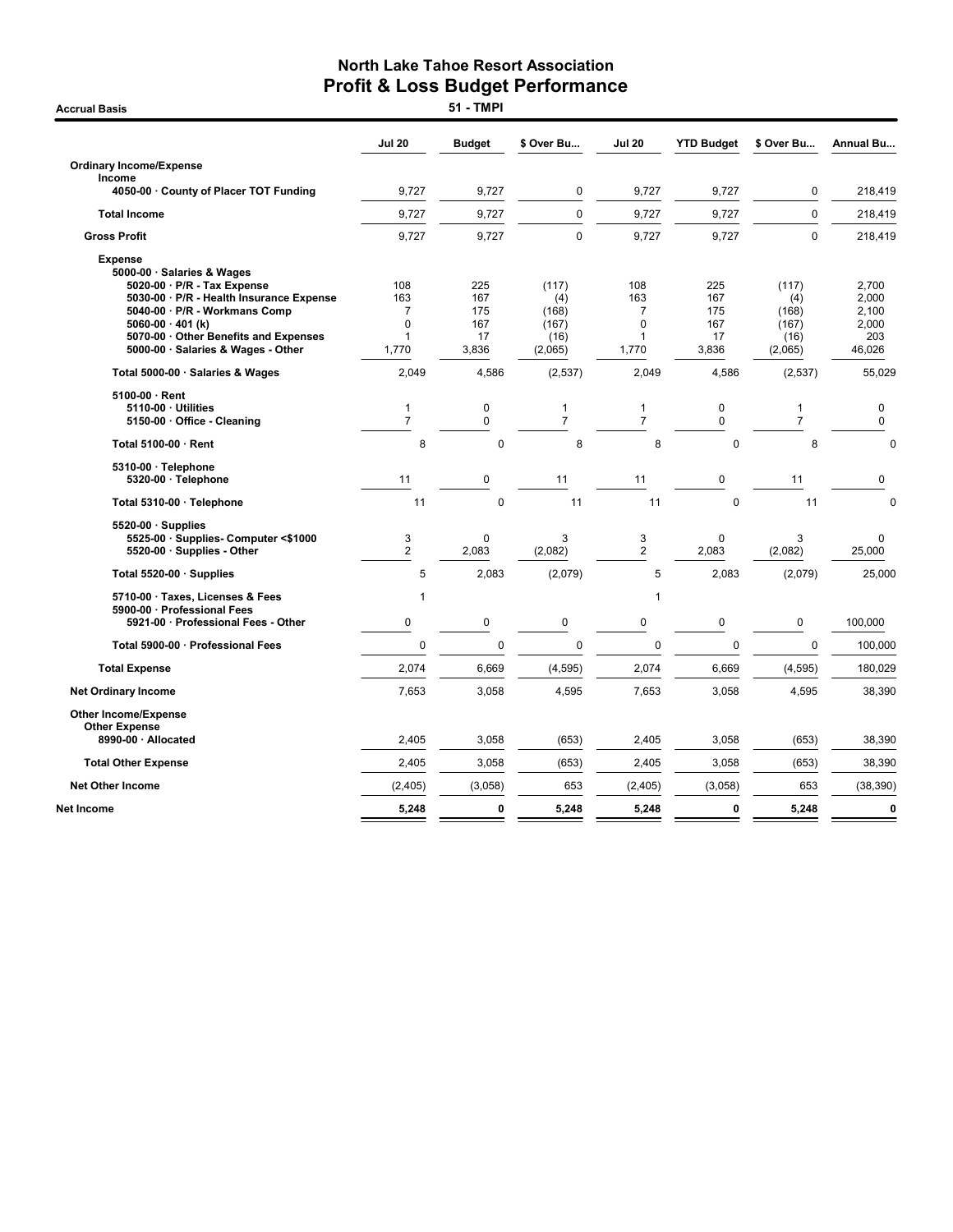| 60 - Membership<br><b>Accrual Basis</b>                                                                                                                                                                                                     |                                                 |                                                         |                                        |                                              |                                     |                                        |                                            |  |
|---------------------------------------------------------------------------------------------------------------------------------------------------------------------------------------------------------------------------------------------|-------------------------------------------------|---------------------------------------------------------|----------------------------------------|----------------------------------------------|-------------------------------------|----------------------------------------|--------------------------------------------|--|
|                                                                                                                                                                                                                                             | <b>Jul 20</b>                                   | <b>Budget</b>                                           | \$ Over Budget                         | <b>Jul 20</b>                                | <b>YTD Budget</b>                   | \$ Over Budget                         | <b>Annual Budget</b>                       |  |
| <b>Ordinary Income/Expense</b>                                                                                                                                                                                                              |                                                 |                                                         |                                        |                                              |                                     |                                        |                                            |  |
| Income<br>4200-00 · Membership Dues Revenue<br>4250-00 · Revenues-Membership Activities<br>4250-01 · Community Awards                                                                                                                       | 11,348                                          | 10,417                                                  | 931                                    | 11,348                                       | 10,417                              | 931                                    | 125,000                                    |  |
| 4250-04 · Silent Auction<br>4250-05 · Sponsorships                                                                                                                                                                                          | 0<br>$\mathbf 0$                                | 0<br>$\mathbf 0$                                        | 0<br>$\mathbf 0$                       | 0<br>0                                       | 0<br>0                              | $\mathbf 0$<br>0                       | 19,000<br>19,000                           |  |
| 4250-01 · Community Awards - Other                                                                                                                                                                                                          | 0                                               | $\mathbf 0$                                             | 0                                      | 0                                            | 0                                   | 0                                      | 20,000                                     |  |
| Total 4250-01 · Community Awards                                                                                                                                                                                                            | $\pmb{0}$                                       | $\mathbf 0$                                             | 0                                      | $\pmb{0}$                                    | 0                                   | 0                                      | 58,000                                     |  |
| 4250-02 · Chamber Events<br>4250-03 · Summer/Winter Rec Luncheon<br>4251-00 · Tues AM Breakfast Club                                                                                                                                        | 0<br>$\mathbf 0$                                | $\mathbf 0$<br>$\mathbf 0$                              | 0<br>$\mathbf 0$                       | $\mathbf 0$<br>$\mathbf 0$                   | 0<br>$\mathbf 0$                    | 0<br>0                                 | 6,000<br>2,500                             |  |
| 4251-01 · Tues AM Breakfast Club Sponsors<br>4251-00 · Tues AM Breakfast Club - Other                                                                                                                                                       | 0<br>0                                          | 0<br>$\pmb{0}$                                          | 0<br>0                                 | 0<br>0                                       | 0<br>0                              | 0<br>0                                 | 2,000<br>4,000                             |  |
| Total 4251-00 · Tues AM Breakfast Club                                                                                                                                                                                                      | $\pmb{0}$                                       | $\mathbf 0$                                             | $\mathbf 0$                            | 0                                            | $\mathbf 0$                         | 0                                      | 6,000                                      |  |
| 4250-00 · Revenues-Membership Activities - Other                                                                                                                                                                                            | 50                                              | $\mathbf 0$                                             | 50                                     | 50                                           | 0                                   | 50                                     | 0                                          |  |
| Total 4250-00 · Revenues-Membership Activities                                                                                                                                                                                              | 50                                              | $\Omega$                                                | 50                                     | 50                                           | $\mathbf 0$                         | 50                                     | 72,500                                     |  |
| 4253-00 · Revenue- Other                                                                                                                                                                                                                    | 0                                               | 0                                                       | 0                                      | 0                                            | 0                                   | $\mathbf 0$                            | 2,500                                      |  |
| <b>Total Income</b>                                                                                                                                                                                                                         | 11,398                                          | 10,417                                                  | 981                                    | 11,398                                       | 10,417                              | 981                                    | 200,000                                    |  |
| <b>Gross Profit</b>                                                                                                                                                                                                                         | 11,398                                          | 10,417                                                  | 981                                    | 11,398                                       | 10,417                              | 981                                    | 200,000                                    |  |
| <b>Expense</b><br>5000-00 · Salaries & Wages<br>5020-00 · P/R - Tax Expense<br>5030-00 · P/R - Health Insurance Expense<br>5040-00 · P/R - Workmans Comp<br>5060-00 $\cdot$ 401 (k)<br>5070-00 · Other Benefits and Expenses                | 194<br>459<br>17<br>90<br>9                     | 458<br>667<br>33<br>142<br>33                           | (264)<br>(208)<br>(16)<br>(51)<br>(24) | 194<br>459<br>17<br>90<br>9                  | 458<br>667<br>33<br>142<br>33       | (264)<br>(208)<br>(16)<br>(51)<br>(24) | 5,500<br>8,000<br>400<br>1,700<br>400      |  |
| 5000-00 · Salaries & Wages - Other                                                                                                                                                                                                          | 3,357                                           | 5,333                                                   | (1, 977)                               | 3,357                                        | 5,333                               | (1, 977)                               | 64,000                                     |  |
| Total 5000-00 · Salaries & Wages                                                                                                                                                                                                            | 4,127                                           | 6,667                                                   | (2,540)                                | 4,127                                        | 6,667                               | (2, 540)                               | 80,000                                     |  |
| $5100-00 \cdot$ Rent<br>$5110-00 \cdot$ Utilities<br>5140-00 · Repairs & Maintenance<br>5150-00 Office - Cleaning<br>$5100-00 \cdot$ Rent - Other                                                                                           | 45<br>$\mathbf 0$<br>24<br>646                  | 33<br>8<br>58<br>638                                    | 11<br>(8)<br>(34)<br>8                 | 45<br>$\mathbf 0$<br>24<br>646               | 33<br>8<br>58<br>638                | 11<br>(8)<br>(34)<br>8                 | 400<br>100<br>700<br>7,650                 |  |
| Total 5100-00 · Rent                                                                                                                                                                                                                        | 714                                             | 737                                                     | (23)                                   | 714                                          | 737                                 | (23)                                   | 8,850                                      |  |
| 5310-00 · Telephone<br>5320-00 · Telephone                                                                                                                                                                                                  | 82                                              | 121                                                     | (39)                                   | 82                                           | 121                                 | (39)                                   | 1,450                                      |  |
| Total 5310-00 · Telephone                                                                                                                                                                                                                   | 82                                              | 121                                                     | (39)                                   | 82                                           | 121                                 | (39)                                   | 1,450                                      |  |
| 5420-00 · Mail - USPS                                                                                                                                                                                                                       | 0                                               | 10                                                      | (10)                                   | 0                                            | 10                                  | (10)                                   | 120                                        |  |
| $5520-00 \cdot$ Supplies<br>5525-00 · Supplies- Computer <\$1000<br>5520-00 · Supplies - Other                                                                                                                                              | $\overline{c}$<br>22                            | 0<br>167                                                | $\overline{\mathbf{c}}$<br>(145)       | $\overline{2}$<br>22                         | 0<br>167                            | $\overline{2}$<br>(145)                | $\mathbf 0$<br>2,000                       |  |
| Total 5520-00 · Supplies                                                                                                                                                                                                                    | 24                                              | 167                                                     | (143)                                  | 24                                           | 167                                 | (143)                                  | 2,000                                      |  |
| 5710-00 · Taxes, Licenses & Fees<br>5740-00 · Equipment Rental/Leasing                                                                                                                                                                      | $\boldsymbol{9}$<br>55                          | $\mathbf 0$<br>173                                      | 9<br>(119)                             | 9<br>55                                      | $\pmb{0}$<br>173                    | 9<br>(119)                             | $\mathbf 0$<br>2,080                       |  |
| 5900-00 · Professional Fees<br>5921-00 · Professional Fees - Other                                                                                                                                                                          | $\pmb{0}$                                       | $\mathsf 0$                                             | $\pmb{0}$                              | $\pmb{0}$                                    | 0                                   | 0                                      | 1,000                                      |  |
| Total 5900-00 · Professional Fees                                                                                                                                                                                                           | $\pmb{0}$                                       | $\pmb{0}$                                               | $\mathbf 0$                            | $\mathbf 0$                                  | $\mathbf 0$                         | $\mathbf 0$                            | 1,000                                      |  |
| 6423-00 · Membership Activities<br>6434-00 Community Awards Dinner<br>6436-00 · Membership - Wnt/Sum Rec Lunch<br>6437-00 · Tuesday Morning Breakfast Club<br>6442-00 · Public Relations/Website<br>6423-00 · Membership Activities - Other | 295<br>0<br>0<br>569<br>915                     | $\mathbf 0$<br>$\mathbf 0$<br>$\mathbf 0$<br>417<br>417 | 295<br>0<br>0<br>152<br>498            | 295<br>$\Omega$<br>$\mathbf 0$<br>569<br>915 | 0<br>0<br>0<br>417<br>417           | 295<br>0<br>0<br>152<br>498            | 28,000<br>1,000<br>3,000<br>5,000<br>5,000 |  |
| Total 6423-00 · Membership Activities                                                                                                                                                                                                       | 1,779                                           | 833                                                     | 946                                    | 1,779                                        | 833                                 | 946                                    | 42,000                                     |  |
| 8200-00 · Associate Relations<br>8500-00 · Credit Card Fees<br>8700-00 · Automobile Expenses<br>8750-00 · Meals/Meetings<br>8810-00 · Dues & Subscriptions                                                                                  | $\pmb{0}$<br>20<br>24<br>$\pmb{0}$<br>$\pmb{0}$ | 13<br>$\mathbf 0$<br>33<br>33<br>17                     | (13)<br>20<br>(9)<br>(33)<br>(17)      | 0<br>20<br>24<br>$\pmb{0}$<br>0              | 13<br>$\mathbf 0$<br>33<br>33<br>17 | (13)<br>20<br>(9)<br>(33)<br>(17)      | 150<br>1,850<br>400<br>400<br>200          |  |
| <b>Total Expense</b>                                                                                                                                                                                                                        | 6,833                                           | 8,804                                                   | (1, 971)                               | 6,833                                        | 8,804                               | (1, 971)                               | 140,500                                    |  |
| <b>Net Ordinary Income</b>                                                                                                                                                                                                                  | 4,564                                           | 1,613                                                   | 2,952                                  | 4,564                                        | 1,613                               | 2,952                                  | 59,500                                     |  |
| Other Income/Expense<br><b>Other Expense</b><br>8990-00 · Allocated                                                                                                                                                                         | 1,878                                           | 2,387                                                   | (508)                                  | 1,878                                        | 2,387                               | (508)                                  | 29,961                                     |  |
| <b>Total Other Expense</b>                                                                                                                                                                                                                  | 1,878                                           | 2,387                                                   | (508)                                  | 1,878                                        | 2,387                               | (508)                                  | 29,961                                     |  |
| <b>Net Other Income</b>                                                                                                                                                                                                                     | (1,878)                                         | (2, 387)                                                | 508                                    | (1,878)                                      | (2, 387)                            | 508                                    | (29, 961)                                  |  |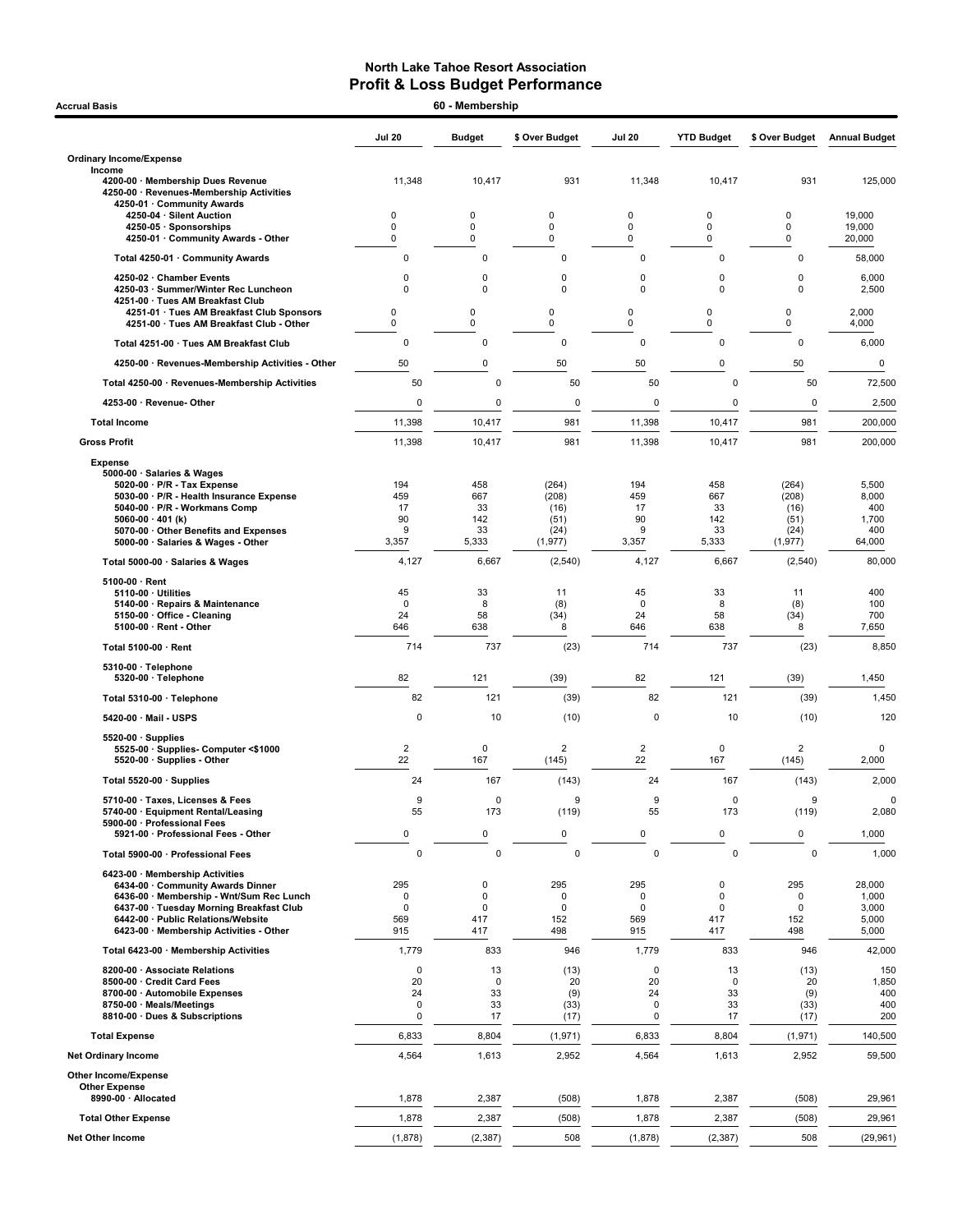| <b>Accrual Basis</b> | 60 - Membership |               |                |               |                   |                |                      |  |  |
|----------------------|-----------------|---------------|----------------|---------------|-------------------|----------------|----------------------|--|--|
|                      | <b>Jul 20</b>   | <b>Budget</b> | \$ Over Budget | <b>Jul 20</b> | <b>YTD Budget</b> | \$ Over Budget | <b>Annual Budget</b> |  |  |
| Net Income           | 2,686           | (774)         | 3,460          | 2,686         | (774)             | 3,460          | 29,539               |  |  |